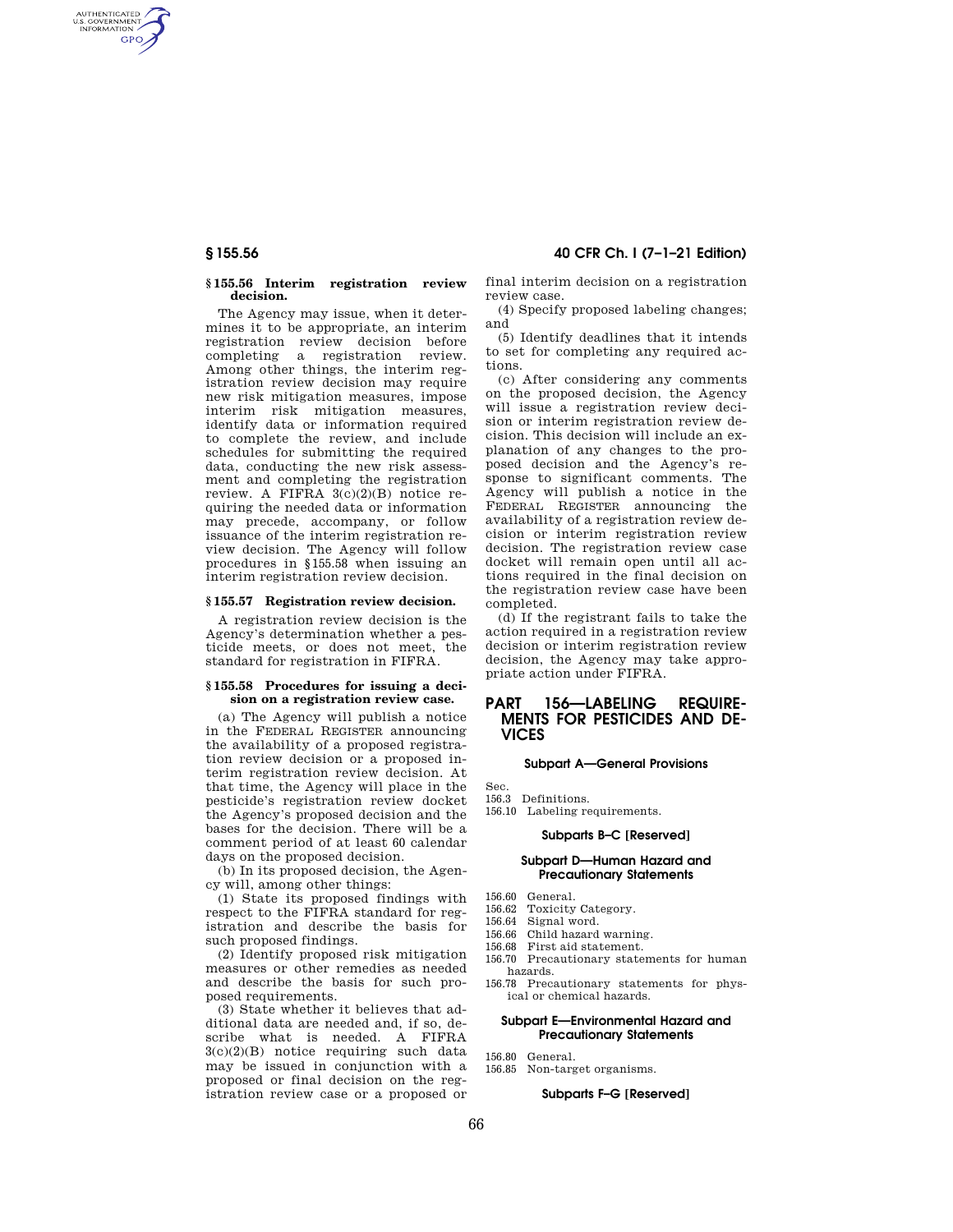### **Subpart H—Container Labeling**

156.140 Identification of container types.

156.144 Residue removal instructions—general.

- 156.146 Residue removal instructions for containers—rigid tainers with dilutable pesticides.
- 156.156 Residue removal instructions for refillable containers.
- 156.159 Compliance date.

#### **Subparts I–J [Reserved]**

#### **Subpart K—Worker Protection Statements**

- 156.200 Scope and applicability.
- 156.203 Definitions.
- 156.204 Modification and waiver of requirements.
- 156.206 General statements.
- 156.208 Restricted-entry statements.
- 156.210 Notification-to-workers statements.
- 156.212 Personal protective equipment statements.

AUTHORITY: 7 U.S.C. 136–136y.

# **Subpart A—General Provisions**

# **§ 156.3 Definitions.**

Terms used in this part have the same meaning as in the Act and part 152 of this chapter. In addition, as used in this part, the following terms shall have the meanings set forth below.

*Dilutable* means that the pesticide product's labeling allows or requires the pesticide product to be mixed with a liquid diluent prior to application or use.

*Transport vehicle* means a cargo-carrying vehicle such as an automobile, van, tractor, truck, semitrailer, tank car or rail car used for the transportation of cargo by any mode.

[73 FR 64224, Oct. 29, 2008]

#### **§ 156.10 Labeling requirements.**

(a) *General*—(1) *Contents of the label.*  Every pesticide product shall bear a label containing the information specified by the Act and the regulations in this part. The contents of a label must show clearly and prominently the following:

(i) The name, brand, or trademark under which the product is sold as prescribed in paragraph (b) of this section;

(ii) The name and address of the producer, registrant, or person for whom produced as prescribed in paragraph (c) of this section;

- (iii) The net contents as prescribed in paragraph (d) of this section;
- (iv) The product registration number as prescribed in paragraph (e) of this section;

(v) The producing establishment number as prescribed in paragraph (f) of this section;

(vi) An ingredient statement as prescribed in paragraph (g) of this section;

(vii) Hazard and precautionary statements as prescribed in subpart D of this part for human and domestic animal hazards and subpart E of this part for environmental hazards.

(viii) The directions for use as prescribed in paragraph (i) of this section; and

(ix) The use classification(s) as prescribed in paragraph (j) of this section.

(2) *Prominence and legibility.* (i) All words, statements, graphic representations, designs or other information required on the labeling by the Act or the regulations in this part must be clearly legible to a person with normal vision, and must be placed with such conspicuousness (as compared with other words, statements, designs, or graphic matter on the labeling) and expressed in such terms as to render it likely to be read and understood by the ordinary individual under customary conditions of purchase and use.

(ii) All required label text must:

(A) Be set in 6-point or larger type; (B) Appear on a clear contrasting

background; and

(C) Not be obscured or crowded.

(3) *Language to be used.* All required label or labeling text shall appear in the English language. However, the Agency may require or the applicant may propose additional text in other languages as is considered necessary to protect the public. When additional text in another language is necessary, all labeling requirements will be applied equally to both the English and other-language versions of the labeling.

(4) *Placement of Label*—(i) *General.*  The label shall appear on or be securely attached to the immediate container of the pesticide product. For purposes of this section, and the misbranding provisions of the Act, ''securely attached''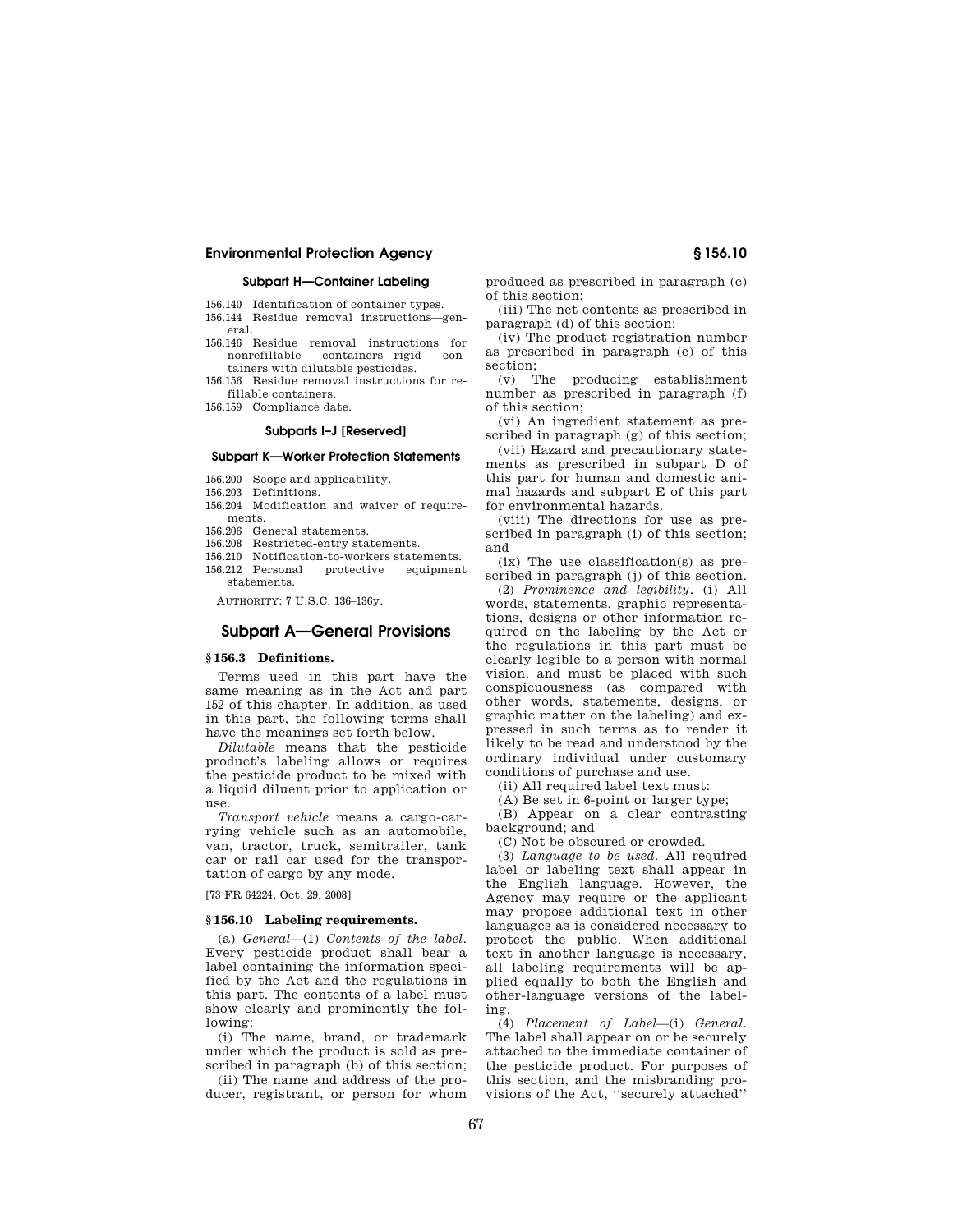shall mean that a label can reasonably be expected to remain affixed during the foreseeable conditions and period of use. If the immediate container is enclosed within a wrapper or outside container through which the label cannot be clearly read, the label must also be securely attached to such outside wrapper or container, if it is a part of the package as customarily distributed or sold.

(ii) *Tank cars and other bulk containers*—(A) *Transportation.* While a pesticide product is in transit, the appropriate provisions of 49 CFR parts 170– 189, concerning the transportation of hazardous materials, and specifically those provisions concerning the labeling, marking and placarding of hazardous materials and the vehicles carrying them, define the basic Federal requirements. In addition, when any registered pesticide product is transported in a tank car, tank truck or other mobile or portable bulk container, a copy of the accepted label must be attached to the shipping papers, and left with the consignee at the time of delivery.

(B) *Storage.* When pesticide products are stored in bulk containers, whether mobile or stationary, which remain in the custody of the user, a copy of the label of labeling, including all appropriate directions for use, shall be securely attached to the container in the immediate vicinity of the discharge control valve.

(5) *False or misleading statements.* Pursuant to section  $2(q)(1)(A)$  of the Act, a pesticide or a device declared subject to the Act pursuant to §152.500, is misbranded if its labeling is false or misleading in any particular including both pesticidal and non-pesticidal claims. Examples of statements or representations in the labeling which constitute misbranding include:

(i) A false or misleading statement concerning the composition of the product;

(ii) A false or misleading statement concerning the effectiveness of the product as a pesticide or device;

(iii) A false or misleading statement about the value of the product for purposes other than as a pesticide or de- $\bar{\mathrm{vice}}$ 

**§ 156.10 40 CFR Ch. I (7–1–21 Edition)** 

(iv) A false or misleading comparison with other pesticides or devices;

(v) Any statement directly or indirectly implying that the pesticide or device is recommended or endorsed by any agency of the Federal Government;

(vi) The name of a pesticide which contains two or more principal active ingredients if the name suggests one or more but not all such principal active ingredients even though the names of the other ingredients are stated elsewhere in the labeling;

(vii) A true statement used in such a way as to give a false or misleading impression to the purchaser;

(viii) Label disclaimers which negate or detract from labeling statements required under the Act and these regulations;

(ix) Claims as to the safety of the pesticide or its ingredients, including statements such as ''safe,'' ''nonpoisonous,'' ''noninjurious,'' ''harmless'' or ''nontoxic to humans and pets'' with or without such a qualifying phrase as ''when used as directed''; and

(x) Non-numerical and/or comparative statements on the safety of the product, including but not limited to:

(A) ''Contains all natural ingredients'';

(B) ''Among the least toxic chemicals known''

(C) ''Pollution approved''

(6) *Final printed labeling.* (i) Except as provided in paragraph (a)(6)(ii) of this section, final printed labeling must be submitted and accepted prior to registration. However, final printed labeling need not be submitted until draft label texts have been provisionally accepted by the Agency.

(ii) Clearly legible reproductions or photo reductions will be accepted for unusual labels such as those silkscreened directly onto glass or metal containers or large bag or drum labels. Such reproductions must be of microfilm reproduction quality.

(b) *Name, brand, or trademark.* (1) The name, brand, or trademark under which the pesticide product is sold shall appear on the front panel of the label.

(2) No name, brand, or trademark may appear on the label which:

(i) Is false or misleading, or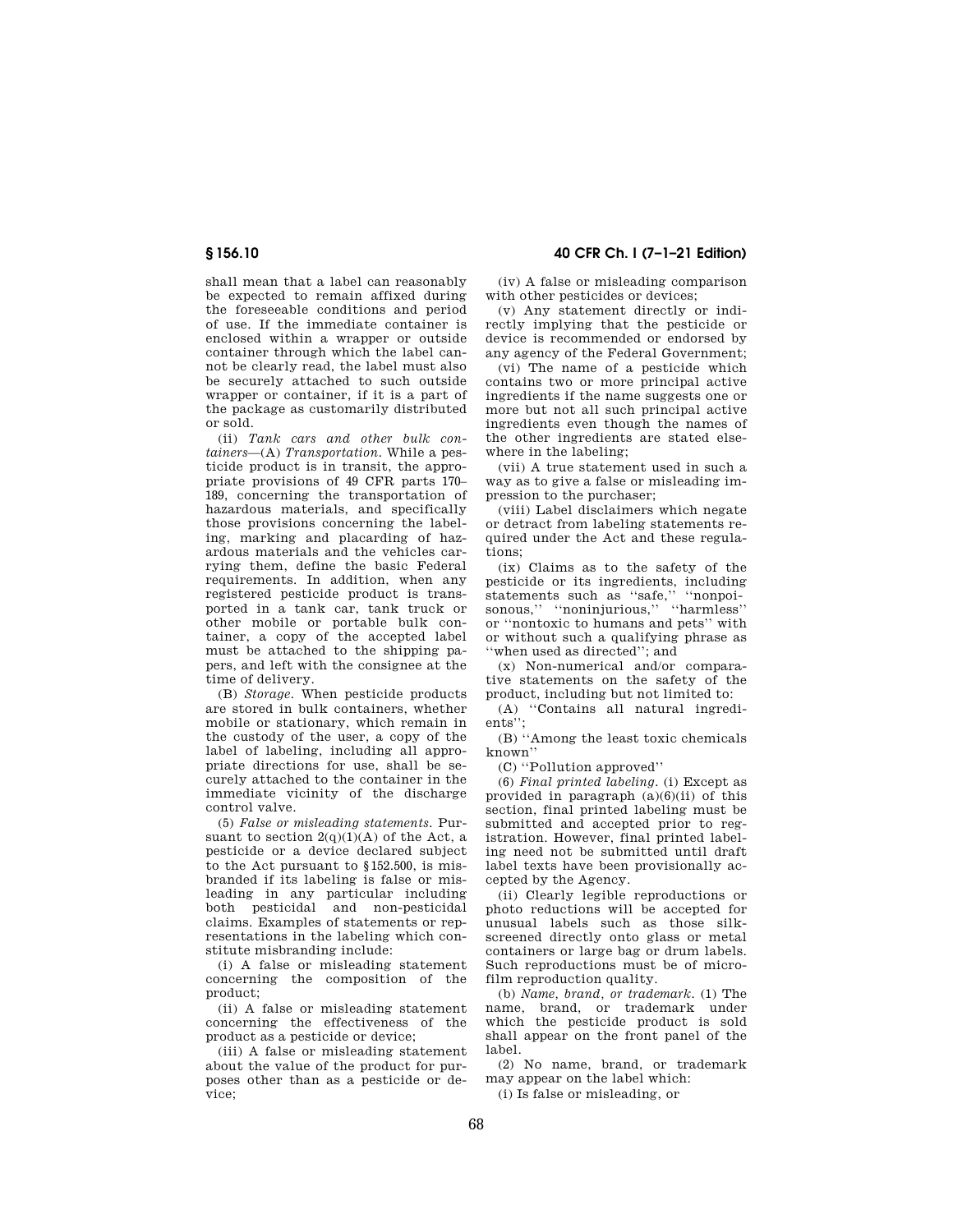(ii) Has not been approved by the Administrator through registration or supplemental registration as an additional name pursuant to §152.132.

(c) Name and address of producer, registrant, or person for whom produced. An unqualified name and address given on the label shall be considered as the name and address of the producer. If the registrant's name appears on the label and the registrant is not the producer, or if the name of the person for whom the pesticide was produced appears on the label, it must be qualified by appropriate wording such as "Packed for  $* * *$ ," "Distributed by  $**$  \*," or "Sold by  $***$ " to show that the name is not that of the producer.

(d) *Net weight or measure of contents.*  (1) The net weight or measure of content shall be exclusive of wrappers or other materials and shall be the average content unless explicitly stated as a minimum quantity.

(2) If the pesticide is a liquid, the net content statement shall be in terms of liquid measure at 68 °F (20 °C) and shall be expressed in conventional American units of fluid ounces, pints, quarts, and gallons.

(3) If the pesticide is solid or semisolid, viscous or pressurized, or is a mixture of liquid and solid, the net content statement shall be in terms of weight expressed as avoirdupois pounds and ounces.

(4) In all cases, net content shall be stated in terms of the largest suitable units, *i.e.*, "1 pound 10 ounces" rather than ''26 ounces.''

(5) In addition to the required units specified, net content may be expressed in metric units.

(6) Variation above minimum content or around an average is permissible only to the extent that it represents deviation unavoidable in good manufacturing practice. Variation below a stated minimum is not permitted. In no case shall the average content of the packages in a shipment fall below the stated average content.

(7) For a pesticide product packaged in a refillable container, an appropriately sized area on the label may be left blank to allow the net weight or measure of content to be marked in by the refiller according to 40 CFR 165.65(h) or 165.70(i) prior to distribution or sale of the pesticide. As required in paragraph  $(a)(1)(iii)$  of this section, the net contents must be shown clearly and prominently on the label.

(e) *Product registration number.* The registration number assigned to the pesticide product at the time of registration shall appear on the label, preceded by the phrase ''EPA Registration No.,'' or the phrase ''EPA Reg. No.'' The registration number shall be set in type of a size and style similar to other print on that part of the label on which it appears and shall run parallel to it. The registration number and the required identifying phrase shall not appear in such a manner as to suggest or imply recommendation or endorsement of the product by the Agency.

(f) *Producing establishment's registration number.* The producing establishment registration number preceded by the phrase ''EPA Est.'', of the final establishment at which the product was produced may appear in any suitable location on the label or immediate container. It must appear on the wrapper or outside container of the package if the EPA establishment registration number on the immediate container cannot be clearly read through such wrapper or container. For a pesticide product packaged in a refillable container, an appropriately sized area on the label may be left blank after the phrase ''EPA Est.'' to allow the EPA establishment registration number to be marked in by the refiller according to 40 CFR 165.65(h) or 165.70(i) prior to distribution or sale of the pesticide.

(g) *Ingredient statement*—(1) *General.*  The label of each pesticide product must bear a statement which contains the name and percentage by weight of each active ingredient, the total percentage by weight of all inert ingredients; and if the pesticide contains arsenic in any form, a statement of the percentages of total and water-soluble arsenic calculated as elemental arsenic. The active ingredients must be designated by the term ''active ingredients'' and the inert ingredients by the term ''inert ingredients,'' or the singular forms of these terms when appropriate. Both terms shall be in the same type size, be aligned to the same margin and be equally prominent. The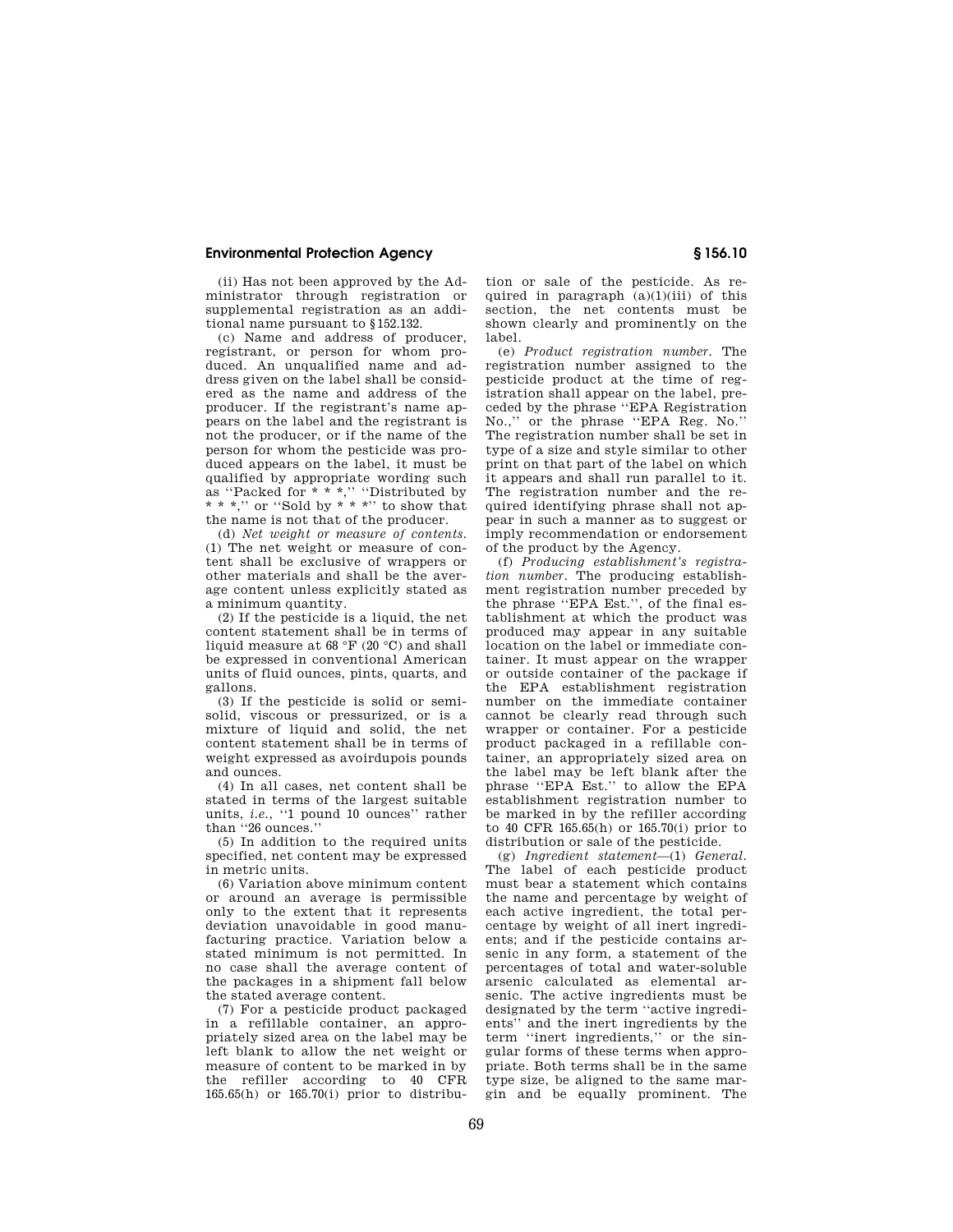statement ''Inert Ingredients, none'' is not required for pesticides which contain 100 percent active ingredients. Unless the ingredient statement is a complete analysis of the pesticide, the term ''analysis'' shall not be used as a heading for the ingredient statement.

(2) *Position of ingredient statement.* (i) The ingredient statement is normally required on the front panel of the label. If there is an outside container or wrapper through which the ingredient statement cannot be clearly read, the ingredient statement must also appear on such outside container or wrapper. If the size or form of the package makes it impracticable to place the ingredient statement on the front panel of the label, permission may be granted for the ingredient statement to appear elsewhere.

(ii) The text of the ingredient statement must run parallel with other text on the panel on which it appears, and must be clearly distinguishable from and must not be placed in the body of other text.

(3) *Names to be used in ingredient statement.* The name used for each ingredient shall be the accepted common name, if there is one, followed by the chemical name. The common name may be used alone only if it is well known. If no common name has been established, the chemical name alone shall be used. In no case will the use of a trademark or proprietary name be permitted unless such name has been accepted as a common name by the Administrator under the authority of section 25(c)(6).

(4) *Statements of percentages.* The percentages of ingredients shall be stated in terms of weight-to-weight. The sum of percentages of the active and the inert ingredients shall be 100. Percentages shall not be expressed by a range of values such as ''22–25%.'' If the uses of the pesticide product are expressed as weight of active ingredient per unit area, a statement of the weight of active ingredient per unit volume of the pesticide formulation shall also appear in the ingredient statement.

(5) *Accuracy of stated percentages.* The percentages given shall be as precise as possible reflecting good manufacturing practice. If there may be unavoidable manufacturing

**§ 156.10 40 CFR Ch. I (7–1–21 Edition)** 

batches, the value stated for each active ingredient shall be the lowest percentage which may be present.

(6) *Deterioration.* Pesticides which change in chemical composition significantly must meet the following labeling requirements:

(i) In cases where it is determined that a pesticide formulation changes chemical composition significantly, the product must bear the following statement in a prominent position on the label: ''Not for sale or use after [date].''

(ii) The product must meet all label claims up to the expiration time indicated on the label.

(7) *Inert ingredients.* The Administrator may require the name of any inert ingredient(s) to be listed in the ingredient statement if he determines that such ingredient(s) may pose a hazard to man or the environment.

(h) [Reserved]

(i) *Directions for Use*—(1) *General requirements*—(i) *Adequacy and clarity of directions.* Directions for use must be stated in terms which can be easily read and understood by the average person likely to use or to supervise the use of the pesticide. When followed, directions must be adequate to protect the public from fraud and from personal injury and to prevent unreasonable adverse effects on the environment.

(ii) *Placement of directions for use.* Directions may appear on any portion of the label provided that they are conspicuous enough to be easily read by the user of the pesticide product. Directions for use may appear on printed or graphic matter which accompanies the pesticide provided that:

(A) If required by the Agency, such printed or graphic matter is securely attached to each package of the pesticide, or placed within the outside wrapper or bag;

(B) The label bears a reference to the directions for use in accompanying leaflets or circulars, such as ''See directions in the enclosed circular:'' and

(C) The Administrator determines that it is not necessary for such directions to appear on the label.

(iii) *Exceptions to requirement for direction for use.* (A) Detailed directions for use may be omitted from labeling of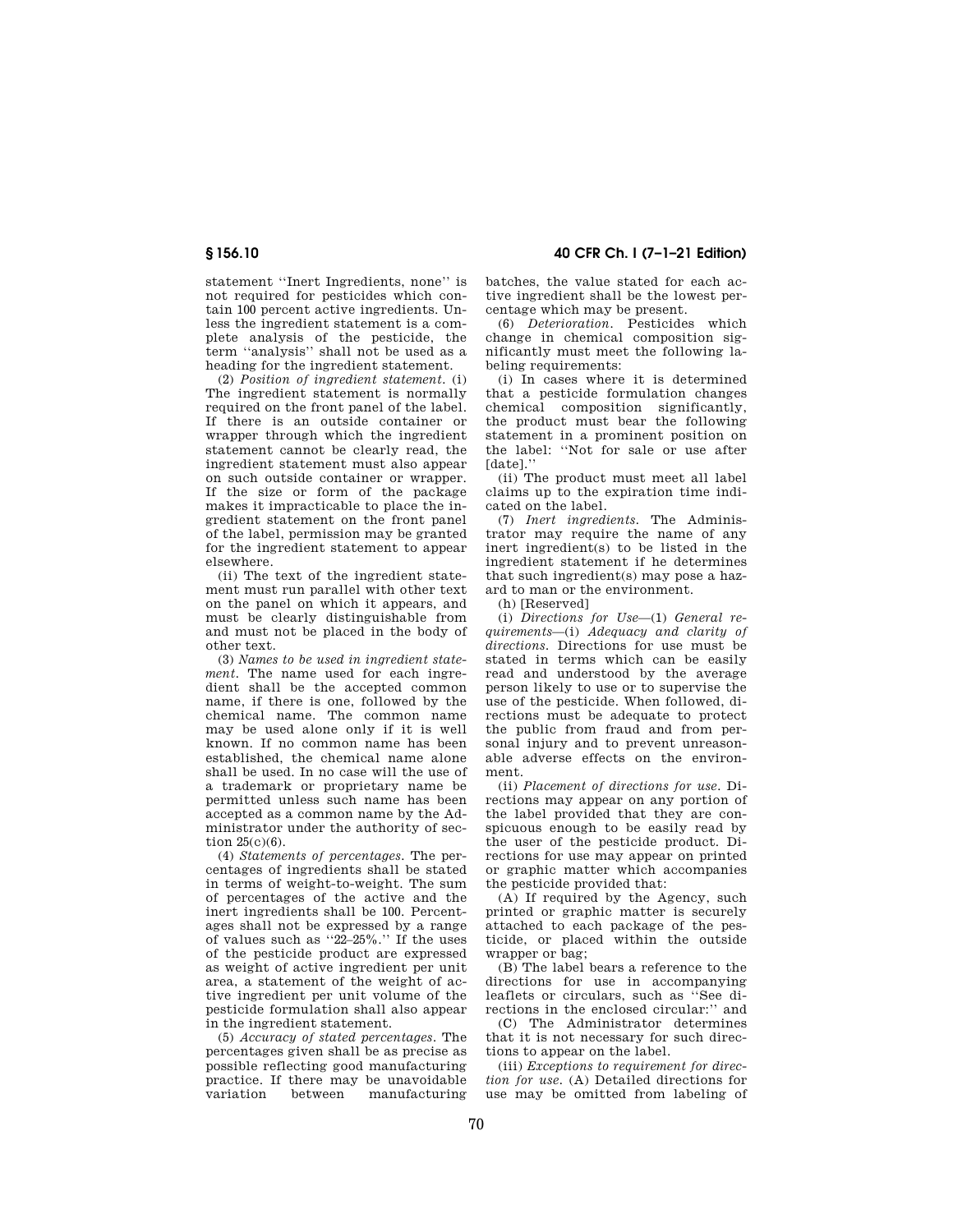pesticides which are intended for use only by manufacturers of products other than pesticide products in their regular manufacturing processes, provided that:

(*1*) The label clearly shows that the product is intended for use only in manufacturing processes and specifies the type(s) of products involved.

(*2*) Adequate information such as technical data sheets or bulletins, is available to the trade specifying the type of product involved and its proper use in manufacturing processes;

(*3*) The product will not come into the hands of the general public except after incorporation into finished products; and

(*4*) The Administrator determines that such directions are not necessary to prevent unreasonable adverse effects on man or the environment.

(B) Detailed directions for use may be omitted from the labeling of pesticide products for which sale is limited to physicians, veterinarians, or druggists, provided that:

(*1*) The label clearly states that the product is for use only by physicians or veterinarians;

(*2*) The Administrator determines that such directions are not necessary to prevent unreasonable adverse effects on man or the environment; and

(*3*) The product is also a drug and regulated under the provisions of the Federal Food, Drug and Cosmetic Act.

(C) Detailed directions for use may be omitted from the labeling of pesticide products which are intended for use only by formulators in preparing pesticides for sale to the public, provided that:

(*1*) There is information readily available to the formulators on the composition, toxicity, methods of use, applicable restrictions or limitations, and effectiveness of the product for pesticide purposes;

(*2*) The label clearly states that the product is intended for use only in manufacturing, formulating, mixing, or repacking for use as a pesticide and specifies the type(s) of pesticide products involved;

(*3*) The product as finally manufactured, formulated, mixed, or repackaged is registered; and

(*4*) The Administrator determines that such directions are not necessary to prevent unreasonable adverse effects on man or the environment.

(2) *Contents of Directions for Use.* The directions for use shall include the following, under the headings ''Directions for Use":

(i) The statement of use classification as prescribed in paragraph (j) of this section immediately under the heading ''Directions for Use.''

(ii) Immediately below the statement of use classification, the statement ''It is a violation of Federal law to use this product in a manner inconsistent with its labeling.''

(iii) The site(s) of application, as for example the crops, animals, areas, or objects to be treated.

(iv) The target pest(s) associated with each site.

(v) The dosage rate associated with each site and pest.

(vi) The method of application, including instructions for dilution, if required, and type(s) of application apparatus or equipment required.

(vii) The frequency and timing of applications necessary to obtain effective results without causing unreasonable adverse effects on the environment.

(viii) Worker protection statements meeting the requirements of subpart K of this part.

(ix) Specific directions concerning the storage, residue removal and disposal of the pesticide and its container, in accordance with subpart H of this part. These instructions must be grouped and appear under the heading, ''Storage and Disposal.'' This heading must be set in type of the same minimum sizes as required for the child (See table in §156.60(b))

(x) Any limitations or restrictions on use required to prevent unreasonable adverse effects, such as:

(A) Required intervals between application and harvest of food or feed crops.

(B) Rotational crop restrictions.

(C) Warnings as required against use on certain crops, animals, objects, or in or adjacent to certain areas.

(D) For total release foggers as defined in  $$156.78(d)(1)$ , the following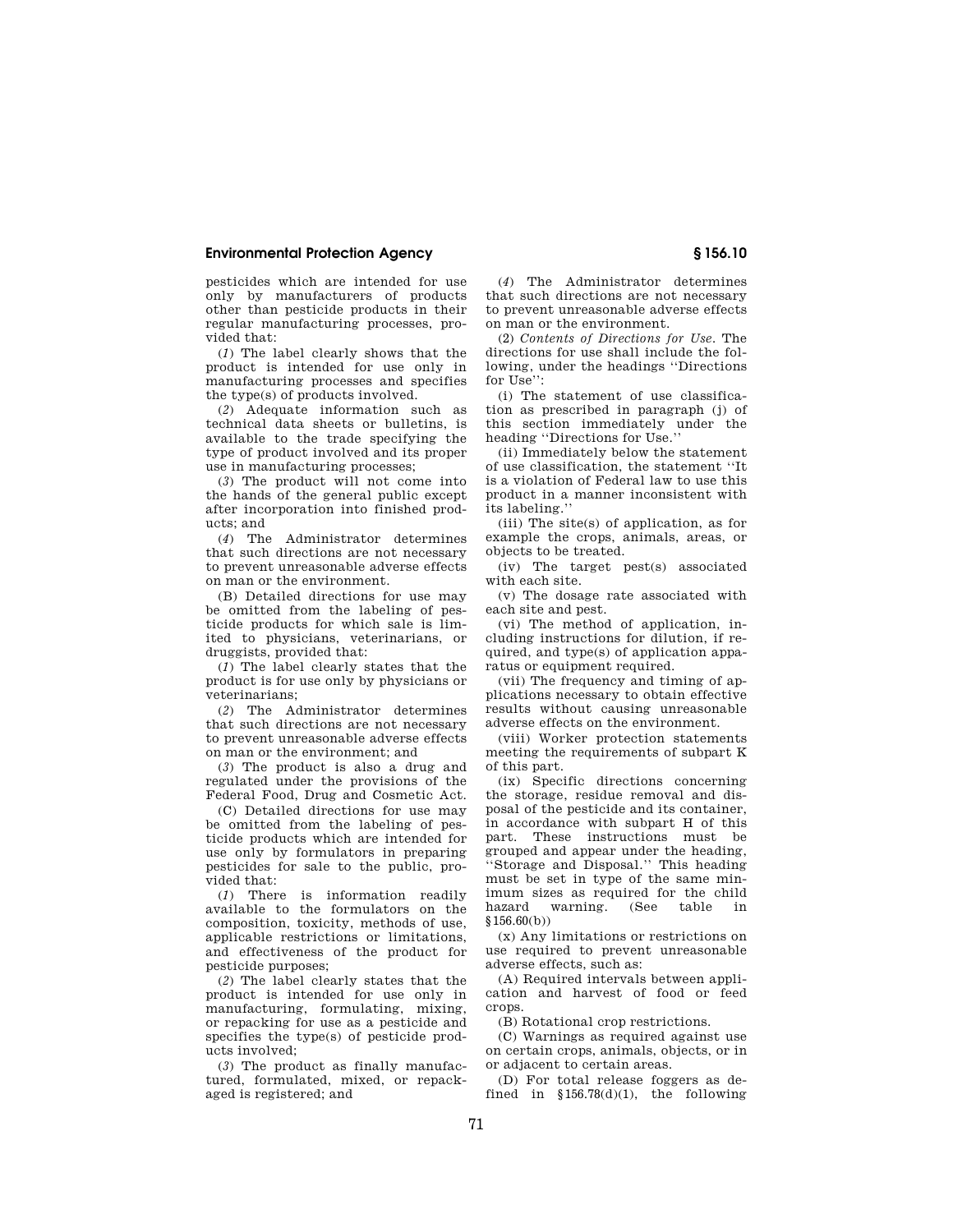statements must be included in the ''Directions for Use.''

DO NOT use more than one fogger per room. DO NOT use in small, enclosed spaces such as closets, cabinets, or under counters or tables. Do not use in a room 5 ft. × 5 ft. or smaller; instead, allow fog to enter from other rooms. Turn off ALL ignition sources such as pilot lights (shut off gas valves), other open flames, or running electrical appliances that cycle off and on (*i.e.*, refrigerators, thermostats, etc.). Call your gas utility or management company if you need assistance with your pilot lights.

(E) For restricted use pesticides, a statement that the pesticide may be applied under the direct supervision of a certified applicator who is not physically present at the site of application but nonetheless available to the person applying the pesticide, unless the Agency has determined that the pesticide may only be applied under the direct supervision of a certified applicator who is physically present.

(F) Other pertinent information which the Administrator determines to be necessary for the protection of man and the environment.

(j) *Statement of use classification.* Any pesticide product for which some uses are classified for general use and others for restricted use shall be separately labeled according to the labeling standards set forth in this subsection, and shall be marketed as separate products with different registration numbers, one bearing directions only for general use(s) and the other bearing directions for restricted use(s) except that, if a product has both restricted use(s) and general use(s), both of these uses may appear on a product labeled for restricted use. Such products shall be subject to the provisions of paragraph (j)(2) of this section.

(1) *General Use Classification.* Pesticide products bearing directions for use(s) classified general shall be labeled with the exact words ''General Classification'' immediately below the heading ''Directions for Use.'' And reference to the general classification that suggests or implies that the general utility of the pesticide extends beyond those purposes and uses contained in the Directions for Use will be considered a false or misleading statement under the statutory definitions of misbranding.

# **§ 156.60 40 CFR Ch. I (7–1–21 Edition)**

(2) *Restricted Use Classification.* Pesticide products bearing direction for use(s) classified restricted shall bear statements of restricted use classification on the front panel as described below:

(i) *Front panel statement of restricted use classification.* (A) At the top of the front panel of the label, set in type of the same minimum sizes as required for human hazard signal words (see table in paragraph  $(h)(1)(iv)$  of this section), and appearing with sufficient prominence relative to other text and graphic material on the front panel to make it unlikely to be overlooked under customary conditions of purchase and use, the statement ''Restricted Use Pesticide'' shall appear.

(B) Directly below this statement on the front panel, a summary statement of the terms of restriction imposed as a precondition to registration shall appear. If use is restricted to certified applicators, the following statement is required: ''For retail sale to and use only by Certified Applicators or persons under their direct supervision and only for those uses covered by the Certified Applicator's certification.'' If, however, other regulatory restrictions are imposed, the Administrator will define the appropriate wording for the terms of restriction by regulation.

[40 FR 28268, July 3, 1975; 40 FR 32329, Aug. 1, 1975; 40 FR 36571, Aug. 21, 1975, as amended at 43 FR 5786, Feb. 9, 1978. Redesignated and amended at 53 FR 15991, 15999, May 4, 1988; 57 FR 38146, Aug. 21, 1992; 60 FR 32096, June 19, 1995; 63 FR 9082, Feb. 23, 1998; 66 FR 64764, Dec. 14, 2001; 71 FR 47420, Aug. 16, 2006; 73 FR 75596, Dec. 12, 2008]

# **Subparts B–C [Reserved]**

# **Subpart D—Human Hazard and Precautionary Statements**

SOURCE: 66 FR 64764, Dec. 14, 2001, unless otherwise noted.

## **§ 156.60 General.**

Each product label is required to bear hazard and precautionary statements for humans and domestic animals (if applicable) as prescribed in this subpart. Hazard statements describe the type of hazard that may occur, while precautionary statements will either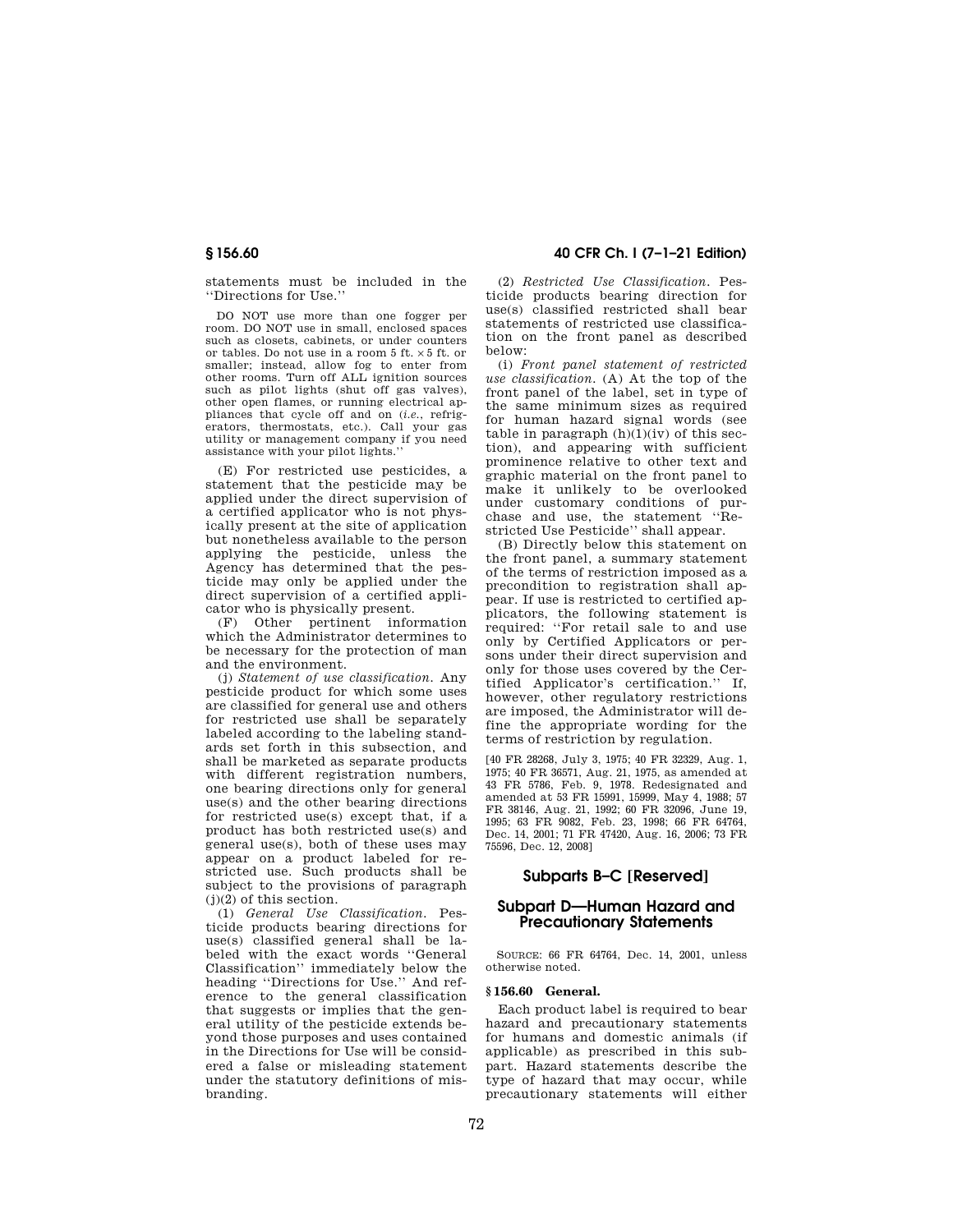direct or inform the user of actions to take to avoid the hazard or mitigate its effects.

(a) *Location of statements*—(1) *Front panel statements.* The signal word, child hazard warning, and, in certain cases, the first aid statement are required to appear on the front panel of the label, and also in any supplemental labeling intended to accompany the product in distribution or sale.

(2) *Statements elsewhere on label.* Hazard and precautionary statements not required on the front panel may appear on other panels of the label, and may be required also in supplemental labeling. These include, but are not limited to, the human hazard and precautionary statements, domestic animal statements if applicable, a Note to Physician, and physical or chemical hazard statements.

(b) *Placement and prominence*—(1) *Front panel statements.* All required front panel warning statements shall be grouped together on the label, and shall appear with sufficient prominence relative to other front panel text and graphic material to make them unlikely to be overlooked under customary conditions of purchase and use. The table below shows the minimum type size requirements for the front panel warning statements for various front panel sizes.

# TYPE SIZES FOR FRONT PANEL WARNING **STATEMENTS**

|                                           | Point Size                                    |                                 |
|-------------------------------------------|-----------------------------------------------|---------------------------------|
| Size of Label Front Panel (Square Inches) | Signal<br>Word<br>(All<br>Capital<br>Letters) | Child<br>Hazard<br>Warn-<br>ing |
|                                           | 6<br>10                                       | 6<br>6                          |
|                                           | 12                                            | 8                               |
|                                           | 14                                            | 10                              |
|                                           | 18                                            | 12                              |

(2) *Other required statements.* All other hazard and precautionary statements must be at least 6 point type.

# **§ 156.62 Toxicity Category.**

This section establishes four Toxicity Categories for acute hazards of pesticide products, Category I being the highest toxicity category. Most human hazard, precautionary statements, and human personal protective equipment statements are based upon the Toxicity Category of the pesticide product as sold or distributed. In addition, toxicity categories may be used for regulatory purposes other than labeling, such as classification for restricted use and requirements for child-resistant packaging. In certain cases, statements based upon the Toxicity Category of the product as diluted for use are also permitted. A Toxicity Category is assigned for each of five types of acute exposure, as specified in the table in this paragraph.

| <b>Hazard Indicators</b> |                                                               | Ш                                                                                       | Ш                                                               | IV                                       |
|--------------------------|---------------------------------------------------------------|-----------------------------------------------------------------------------------------|-----------------------------------------------------------------|------------------------------------------|
| Oral $LD_{50}$           | Up to and including 50<br>ma/ka                               | >50 thru 500 mg/kg                                                                      | >500 thru 5,000 mg/kg                                           | >5,000 mg/kg                             |
| Dermal $LD_{50}$         | Up to and including 200<br>ma/ka                              | >200 thru 2000 mg/kg                                                                    | >2000 thru 20,000 mg/<br>kq                                     | >20,000 mg/kg                            |
| Inhalation $LC_{50}$     | Up to and including 0.2<br>ma/liter                           | >0.2 thru 2 mg/liter                                                                    | >2 thru 20 mg/liter                                             | >20 mg/liter                             |
| Eye irritation           | Corrosive; corneal opacity<br>not reversible within 7<br>days | Corneal opacity re-<br>versible within 7<br>days; irritation per-<br>sisting for 7 days | No corneal opacity; ir-<br>ritation reversible<br>within 7 days | No irritation                            |
| Skin irritation          | Corrosive                                                     | Severe irritation at 72<br>hours                                                        | Moderate irritation at<br>72 hours                              | Mild or slight irritation at<br>72 hours |

ACUTE TOXICITY CATEGORIES FOR PESTICIDE PRODUCTS

# **§ 156.64 Signal word.**

(a) *Requirement.* Except as provided in paragraph (a)(4), each pesticide product must bear on the front panel a signal

word, reflecting the highest Toxicity Category (Category I is the highest toxicity category) to which the product is assigned by any of the five routes of exposure in §156.62. The signal word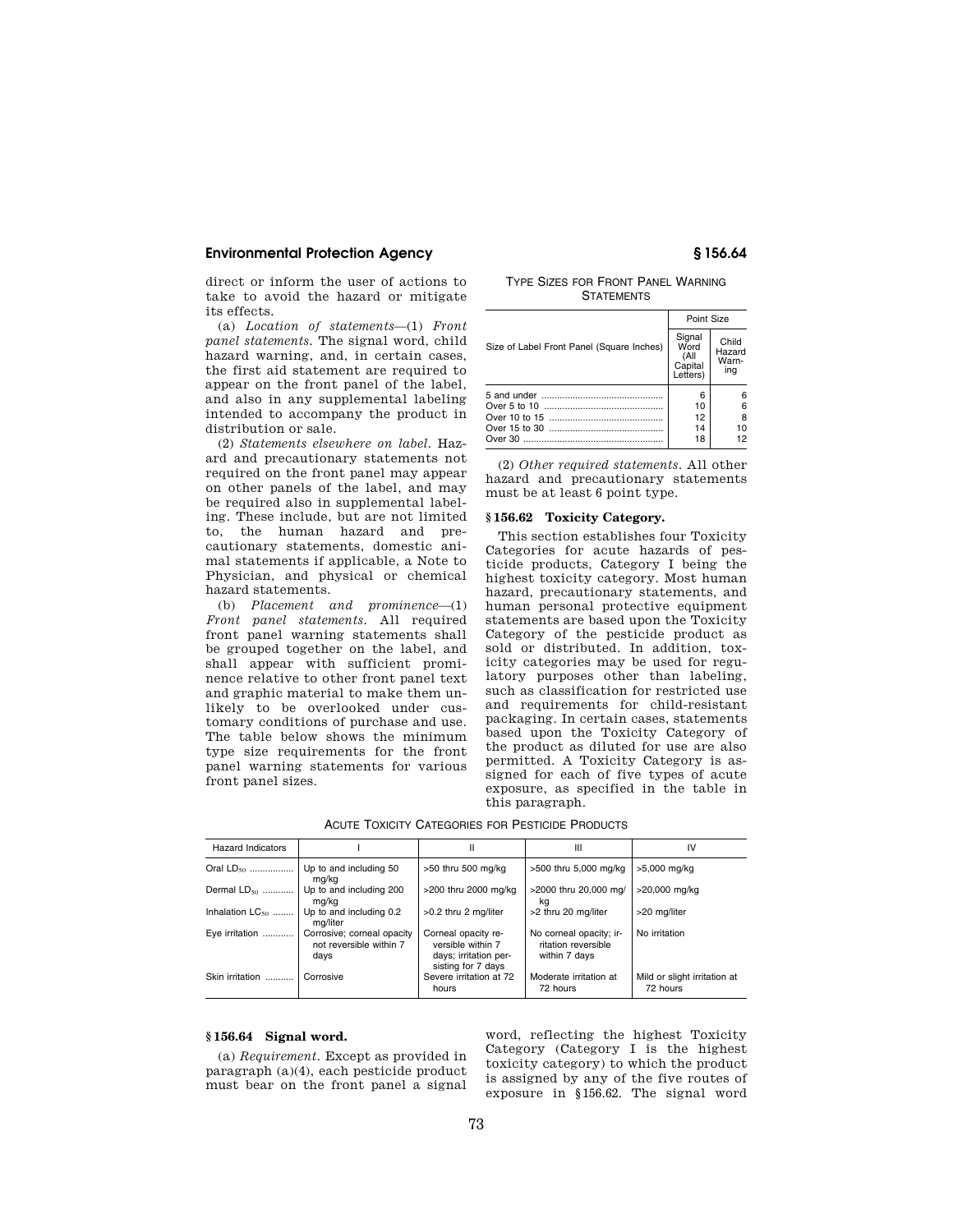must also appear together with the heading for the human precautionary statement section of the labeling (see §156.70).

(1) *Toxicity Category I.* Any pesticide product meeting the criteria of Toxicity Category I for any route of exposure must bear on the front panel the signal word ''DANGER.'' In addition, if the product is assigned to Toxicity Category I on the basis of its oral, inhalation or dermal toxicity (as distinct from skin and eye irritation), the word ''Poison'' must appear in red on a background of distinctly contrasting color, and the skull and crossbones symbol must appear in immediate proximity to the word ''Poison.''

(2) *Toxicity Category II.* Any pesticide product meeting the criteria of Toxicity Category II as the highest category by any route of exposure must bear on the front panel the signal word ''WARNING.''

(3) *Toxicity Category III.* Any pesticide product meeting the criteria of Toxicity Category III as the highest category by any route of exposure must bear on the front panel the signal word ''CAUTION.''

(4) *Toxicity Category IV.* A pesticide product meeting the criteria of Toxicity Category IV by all routes of exposure is not required to bear a signal word. If a signal word is used, it must be "CAUTION."

(b) *Use of signal words.* In no case may a product:

(1) Bear a signal word reflecting a higher Toxicity Category than indicated by the route of exposure of highest toxicity, unless the Agency determines that such labeling is necessary to prevent unreasonable adverse effects on man or the environment;

(2) Bear a signal word reflecting a lesser Toxicity Category associated with a diluted product. Although precautionary statements for use dilutions may be included on label, the signal word must reflect the toxicity of the product as distributed or sold; or

(3) Bear different signal words on different parts of the label.

## **§ 156.66 Child hazard warning.**

(a) Each pesticide product must bear on the front panel of the label the statement ''Keep Out of Reach of Chil-

**§ 156.66 40 CFR Ch. I (7–1–21 Edition)** 

dren.'' That statement, or any alternative statement approved by EPA, must appear on a separate line in close proximity to the signal word, if required. The statement is required on Toxicity Category IV products that do not otherwise require a signal word.

(b) In its discretion, EPA may waive the requirement, or require or permit an alternative child hazard warning, if:

(1) The applicant can demonstrate that the likelihood of exposure of children to the pesticide during distribution, marketing, storage or use is remote (for example, an industrial use product); or

(2) The pesticide is approved for use on children (for example, an insect repellent).

(c) EPA may approve an alternative child hazard warning that more appropriately reflects the nature of the pesticide product to which children may be exposed (for example, an impregnated pet collar). In this case, EPA may also approve placement on other than the front panel.

## **§ 156.68 First aid statement.**

(a) *Product as sold and distributed.*  Each product must bear a first aid statement if the product has systemic effects in Category I, II, or III, or skin or eye irritation effects in Category I or II.

(b) *Product as diluted for use.* If the product labeling bears directions for dilution with water prior to use, the label may also include a statement describing how the first aid measures may be modified for the diluted product. Such a statement must reflect the Toxicity Category(ies) of the diluted product, based upon data for the route of exposure (or calculations if appropriate). If the labeling provides for a range of use dilutions, only that use dilution representing the highest concentration allowed by labeling may be used as the basis for a statement pertaining to the diluted product. The statement for a diluted product may not substitute for the statement for the concentrate, but augments the information provided for the concentrate.

(c) *Heading.* The heading of the statement may be ''First Aid'' or ''Statement of Practical Treatment.''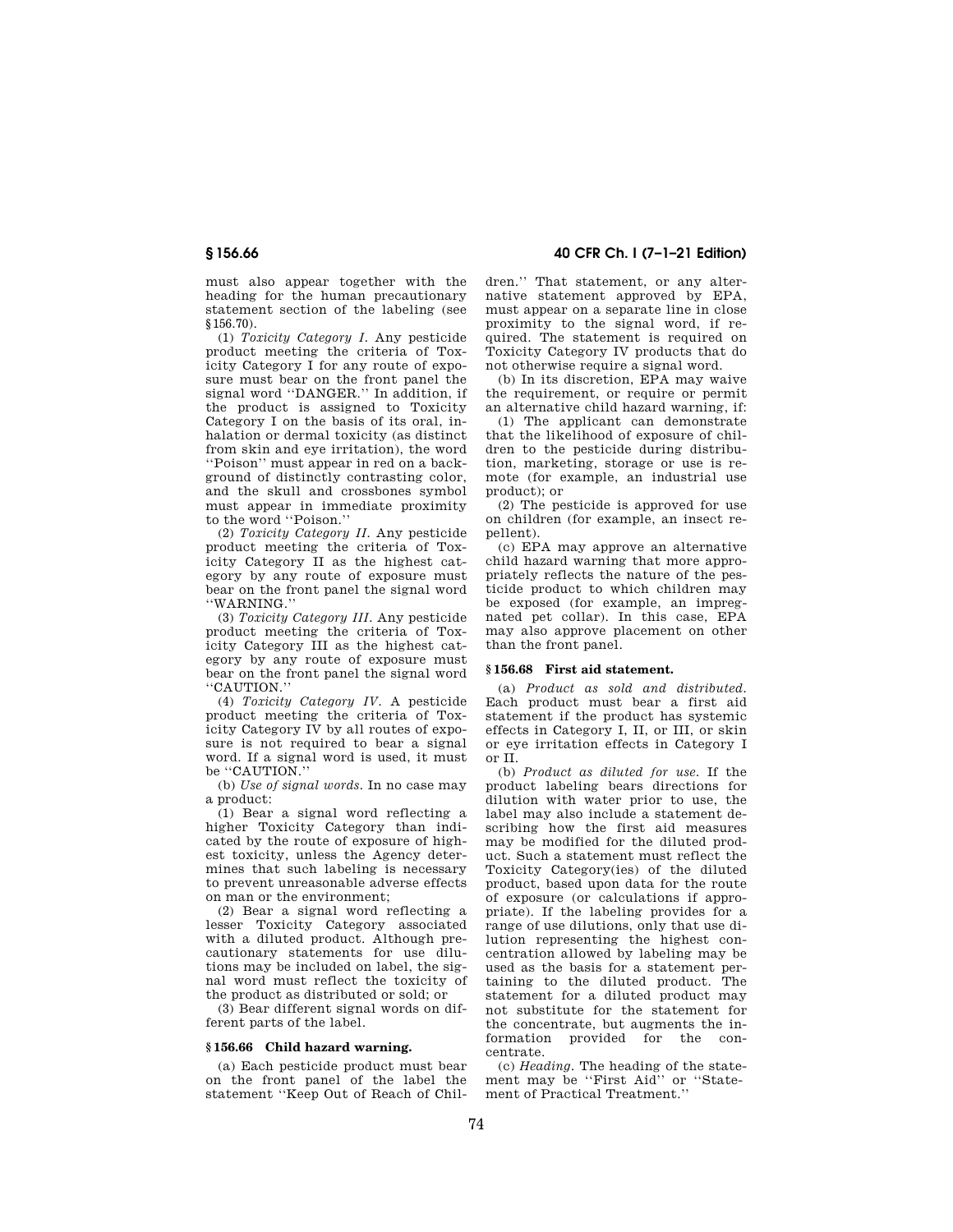(d) *Location of first aid statement.* The first aid statement must appear on the front panel of the label of all products assigned to Toxicity Category I by any route of exposure. Upon review, the Agency may permit reasonable variations in the placement of the first aid statement if a reference such as ''See first aid statement on back panel'' appears on the front panel. The first aid statement for products assigned to Toxicity Categories II or III may appear on any panel of the label.

#### **§ 156.70 Precautionary statements for human hazards.**

(a) *Requirement.* Human hazard and precautionary statements as required must appear together on the label or labeling under the general heading<br>"Precautionary Statements" and ''Precautionary Statements'' and under appropriate subheadings similar to ''Humans and Domestic Animals,'' ''Environmental Hazards'' (see subpart E of this part) and ''Physical or Chemical Hazards.'' The phrase ''and Domestic Animals'' may be omitted from the

heading if domestic animals will not be exposed to the product.

(b) *Content of statements.* When data or other information show that an acute hazard may exist to humans or domestic animals, the label must bear precautionary statements describing the particular hazard, the route(s) of exposure and the precautions to be taken to avoid accident, injury or toxic effect or to mitigate the effect. The precautionary paragraph must be immediately preceded by the appropriate signal word.

(c) *Typical precautionary statements.*  The table below presents typical hazard and precautionary statements. Specific statements pertaining to the hazards of the product and its uses must be approved by the Agency. With Agency approval, statements may be augmented to reflect the hazards and precautions associated with the product as diluted for use. Refer to §156.68(b) for requirements for use dilution statements.

| <b>Toxicity Category</b> | Systemic effects (oral, dermal, in-<br>halation toxicity)                                                                                                                                                                    | Irritation effects (skin and eye)                                                                                                                                                                                                                                    | Sensitizer (There are no cat-<br>egories of sensitization.)                                                                            |
|--------------------------|------------------------------------------------------------------------------------------------------------------------------------------------------------------------------------------------------------------------------|----------------------------------------------------------------------------------------------------------------------------------------------------------------------------------------------------------------------------------------------------------------------|----------------------------------------------------------------------------------------------------------------------------------------|
|                          | Fatal (poisonous) if swallowed<br>[inhaled or absorbed through ]<br>skin]. Do not breathe vapor<br>[dust or spray mist]. Do not get<br>in eyes, on skin, or on clothing.<br>[Front panel first aid statement<br>required.]   | Corrosive, causes eye and skin<br>damage [or skin irritation]. Do<br>not get in eyes on skin, or on<br>clothing. Wear goggles or face<br>shield and rubber gloves when<br>handling. Harmful or fatal if<br>swallowed. [Front panel first<br>aid statement required.] | If product is a sensitizer: Pro-<br>longed or frequently repeated<br>skin contact may cause allergic<br>reactions in some individuals. |
| Ш                        | May be fatal if swallowed, [in-<br>haled or absorbed through the<br>skin]. Do not breathe vapors<br>[dust or spray mist]. Do not get<br>in eyes, on skin, or on clothing.<br>[Appropriate first aid statement]<br>required.] | Causes eye [and skin] irritation.<br>Do not get in eyes, on skin, or<br>on clothing. Harmful if swal-<br>lowed. [Appropriate first aid<br>statement required.]                                                                                                       |                                                                                                                                        |
| III                      | Harmful if swallowed linhaled or I<br>absorbed through the skin].<br>Avoid breathing vapors [dust or<br>spray mist]. Avoid contact with<br>skin [eyes or clothing]. [Appro-<br>priate first aid statement re-<br>quired.]    | Avoid contact with skin, eyes or<br>clothing.                                                                                                                                                                                                                        |                                                                                                                                        |
| IV                       | No precautionary statements re-<br>quired                                                                                                                                                                                    | No precautionary statements re-<br>quired.                                                                                                                                                                                                                           |                                                                                                                                        |

TYPICAL HUMAN HAZARD AND PRECAUTIONARY STATEMENTS

### **§ 156.78 Precautionary statements for physical or chemical hazards.**

(a) *Requirement.* Warning statements on the flammability or explosive characteristics of the pesticide product are required if a product meets the criteria in this section. Warning statements pertaining to other physical/chemical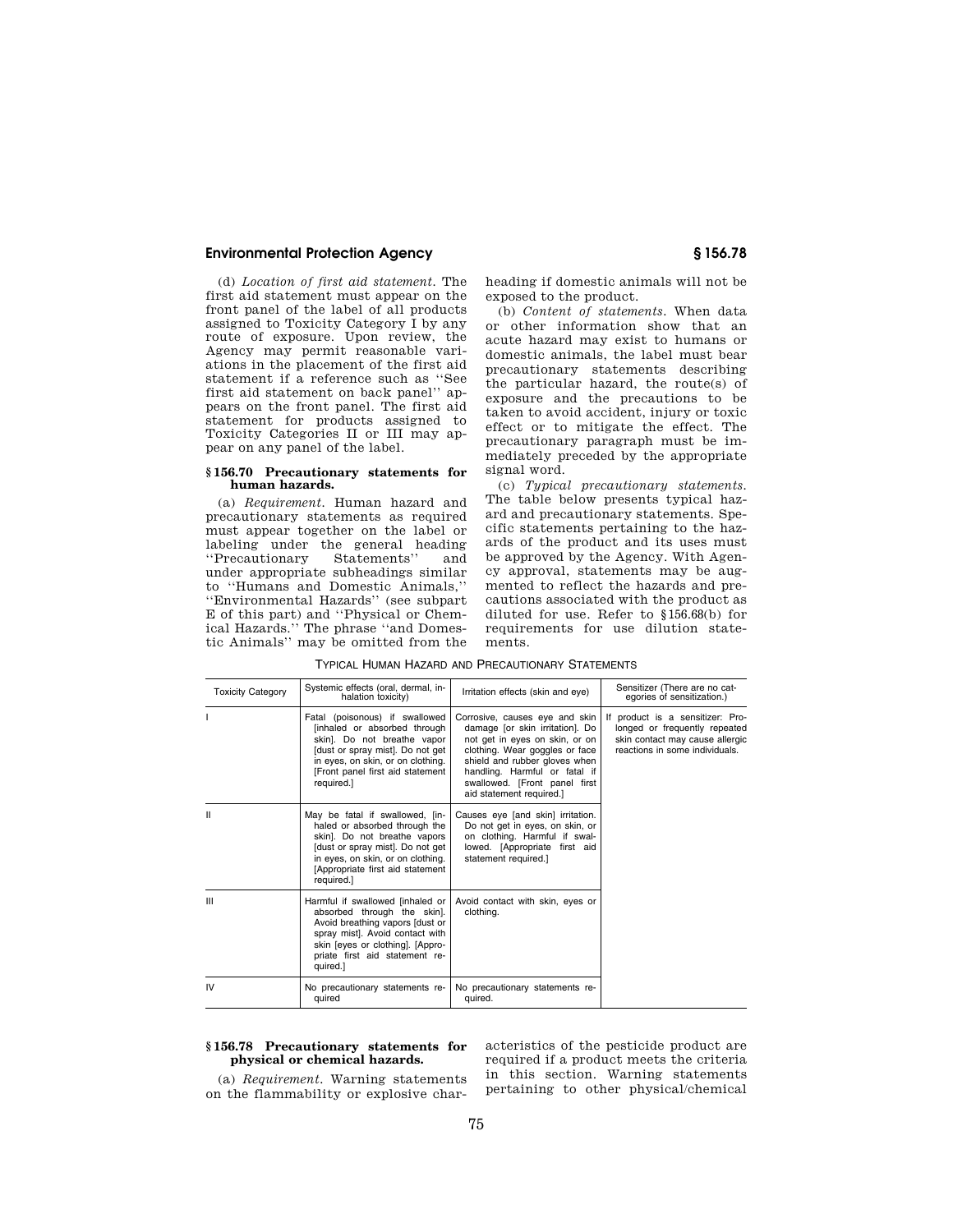hazards (e.g., oxidizing potential, conductivity, chemical reactions leading to production of toxic substances) may be required on a case-by-case basis.

(b) *Pressurized products.* The table below sets out the required flammability label statements for pressurized products.

FLAMMABILITY STATEMENTS FOR PRESSURIZED **PRODUCTS** 

| Flash point/flame exten-<br>sion of product                                         | Required labeling statement                                                                                                                                                                                               |
|-------------------------------------------------------------------------------------|---------------------------------------------------------------------------------------------------------------------------------------------------------------------------------------------------------------------------|
| -Flash point at or<br>below 20 °F<br>OR                                             | flammable. Contents<br>Extremelv<br>under pressure. Keep away from<br>fire, sparks, and heated surfaces.<br>Do not puncture or incinerate<br>container. Exposure to tempera-<br>tures above 130 °F may cause<br>bursting. |
| -Flashback at any<br>valve opening                                                  |                                                                                                                                                                                                                           |
| -Flash point >20 °F to<br>80 °F<br>OR                                               | Flammable. Contents under pres-<br>sure. Keep away from heat,<br>sparks and open flame. Do not<br>puncture or incinerate container.<br>Exposure to temperatures above<br>130 °F may cause bursting.                       |
| Flame extension<br>more than 18 in. long<br>at a distance of 6 in<br>from the flame |                                                                                                                                                                                                                           |
| All other pressurized<br>products                                                   | Contents under pressure. Do not<br>use or store near heat or open<br>flame. Do not puncture or incin-<br>erate container. Exposure to tem-<br>peratures above 130 °F<br>may<br>cause bursting.                            |

(c) *Non-pressurized products.* The table below sets out the required flammability label statements for non-pressurized products.

FLAMMABILITY STATEMENTS FOR NON-PRESSURIZED PRODUCTS

| Flash point                     | Required labeling statement                                                   |  |
|---------------------------------|-------------------------------------------------------------------------------|--|
| At or below 20 $\degree$ F      | Extremely flammable. Keep away<br>from fire, sparks and heated sur-<br>faces. |  |
| Greater than 20 °F to<br>80 °F  | Flammable. Keep away from heat<br>and open flame.                             |  |
| Greater than 80 °F to<br>150 °F | Combustible. Do not use or store<br>near heat or open flame.                  |  |

(d) *Total release fogger products.* (1) A *total release fogger* is defined as a pesticide product in a pressurized container designed to automatically re-

# **§ 156.80 40 CFR Ch. I (7–1–21 Edition)**

lease the total contents in one operation, for the purpose of creating a permeating fog within a confined space to deliver the pesticide throughout the space.

(2) If a pesticide product is a total release fogger containing a propellant with a flash point at or below 20 °F. then the following special instructions must be added to the ''Physical and Chemical Hazards'' warning statement, in addition to any flammability statement required by paragraph (b) of this section:

This product contains a highly flammable ingredient. It may cause a fire or explosion if not used properly. Follow the Directions for Use on this label very carefully.

(3) A graphic symbol depicting fire, such as illustrated in this paragraph, or an equivalent symbol, must be displayed along with the required language adjoining the ''Physical and Chemical Hazards'' warning statement. The graphic symbol must be no smaller than twice the size of the first character of the human hazard signal word.



Highly Flammable Ingredient Ingrediente Altamente Inflamable

# **Subpart E—Environmental Hazard and Precautionary Statements**

SOURCE: 66 FR 64767, Dec. 14, 2001, unless otherwise noted.

### **§ 156.80 General.**

(a) *Requirement.* Each product is required to bear hazard and precautionary statements for environmental hazards, including hazards to non-target organisms, as prescribed in this subpart. Hazard statements describe the type of hazard that may be present, while precautionary statements direct or inform the user of actions to take to avoid the hazard or mitigate its effects.

(b) *Location of statements.* Environmental hazard and precautionary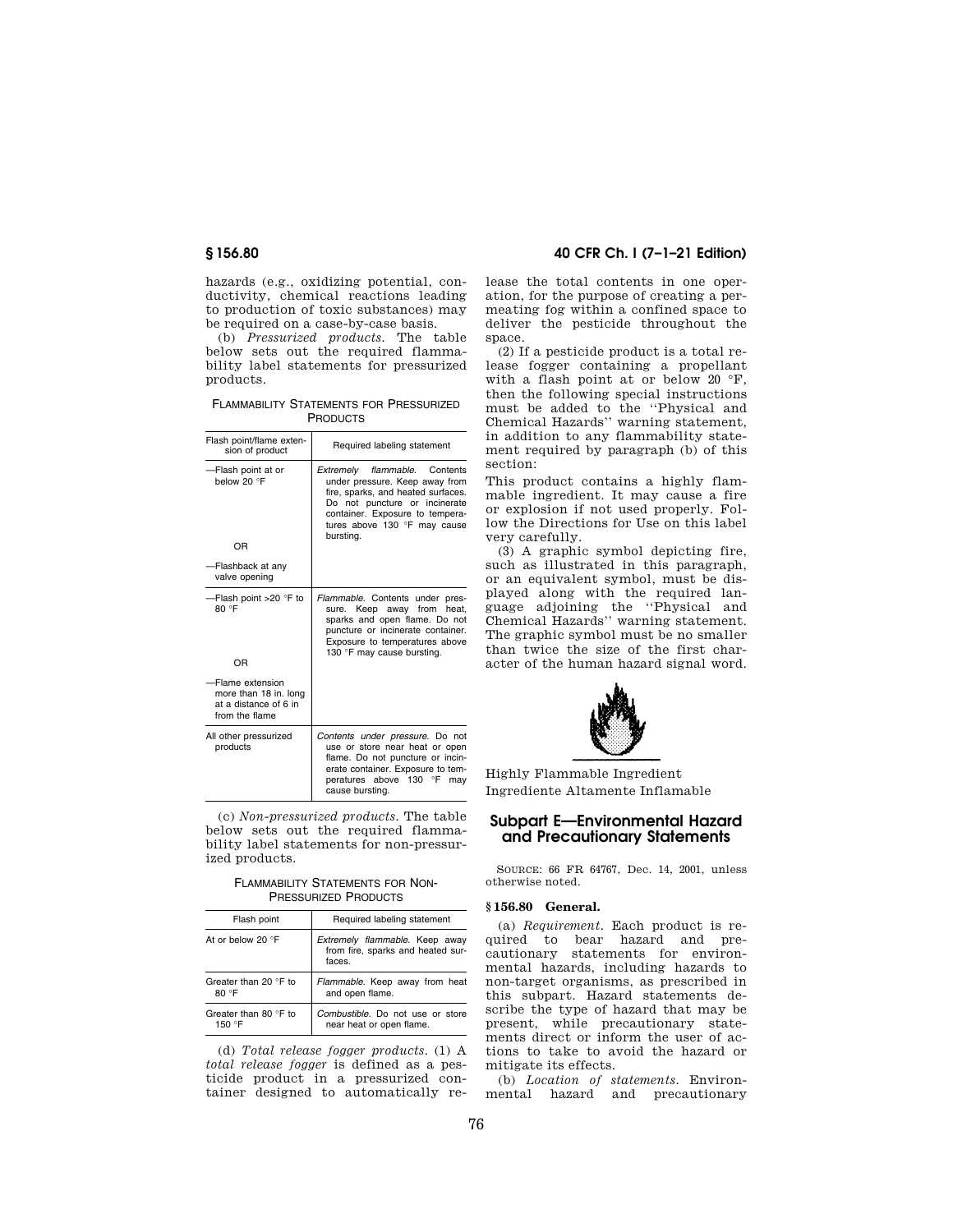statements may appear on any panel of the label and may be required also in supplemental labeling. The environmental hazard statements must appear together under the heading ''Environmental Hazards.'' Typically the statements are grouped as a sub-category within the ''Precautionary Statements'' section of the labeling.

(c) *Type size.* All environmental hazard and precautionary statements must be at least 6 point type.

## **§ 156.85 Non-target organisms.**

(a) *Requirement.* Where a hazard exists to non-target organisms, EPA may require precautionary statements of the nature of the hazard and the appropriate precautions to avoid potential accident, injury, or damage.

(b) *Examples.* The statements in this paragraph illustrate the types of hazard statements that EPA may require and the circumstances under which they are typically required. These statements are not comprehensive; other statements may be required if more appropriate to the formulation or use.

(1) If a pesticide intended for outdoor use contains an active ingredient with a mammalian acute oral  $LD_{50}$  of 100 mg/kg or less, the statement, ''This pesticide is toxic to wildlife'' is required.

(2) If a pesticide intended for outdoor use contains an active ingredient with a fish acute  $LC_{50}$  of 1 ppm or less, the statement, ''This pesticide is toxic to fish'' is required.

(3) If a pesticide intended for outdoor use contains an active ingredient with an avian acute oral  $LD_{50}$  of 100 mg/kg or less, or a subacute dietary  $LC_{50}$  of 500 ppm or less, the statement, ''This pesticide is toxic to wildlife'' is required.

(4) If either accident history or field studies demonstrate that the use of the pesticide may result in fatality to birds, fish or mammals, the statement, ''This pesticide is extremely toxic to wildlife (fish)'' is required.

(5) If a product is intended for or involves foliar application to agricultural crops, forests or shade trees, or mosquito abatement treatments, and contains a pesticide toxic to pollinating insects, the label must bear appropriate label cautions.

(6) If a product is intended for outdoor use other than aquatic applications, the label must bear the caution, ''Keep out of lakes, ponds or streams. Do not contaminate water by cleaning of equipment or disposal of wastes.''

# **Subparts F–G [Reserved]**

## **Subpart H—Container Labeling**

SOURCE: 71 FR 47420, Aug. 16, 2006, unless otherwise noted.

#### **§ 156.140 Identification of container types.**

For products other than plant-incorporated protectants, the following statements, as applicable, must be placed on the label or container. The information may be located on any part of the container except the closure. If the statements are placed on the container, they must be durably marked on the container. Durable marking includes, but is not limited to etching, embossing, ink jetting, stamping, heat stamping, mechanically attaching a plate, molding, or marking with durable ink.

(a) *Nonrefillable container.* For nonrefillable containers, the statements in paragraphs  $(a)(1)$  through  $(a)(4)$  of this section are required except as provided in paragraphs (a)(5), (c), (d), and (e) of this section. If placed on the label, the statements in paragraphs (a)(1) through  $(a)(3)$  of this section must be under an appropriate heading under the heading ''Storage and Disposal.'' If any of the statements in paragraphs  $(a)(1)$ through (a)(3) of this section are placed on the container, an appropriate referral statement such as ''See container for recycling [or other descriptive word] information.'' must be placed on the label under the heading ''Storage and Disposal.''

(1) *Statement identifying a nonrefillable container.* The following phrase is required: ''Nonrefillable container.''

(2) *Reuse statement.* One of the following statements is required. Products with labels that allow household/ residential use must use the statement in paragraph  $(a)(2)(i)$  or  $(a)(2)(iii)$  of this section. All other products must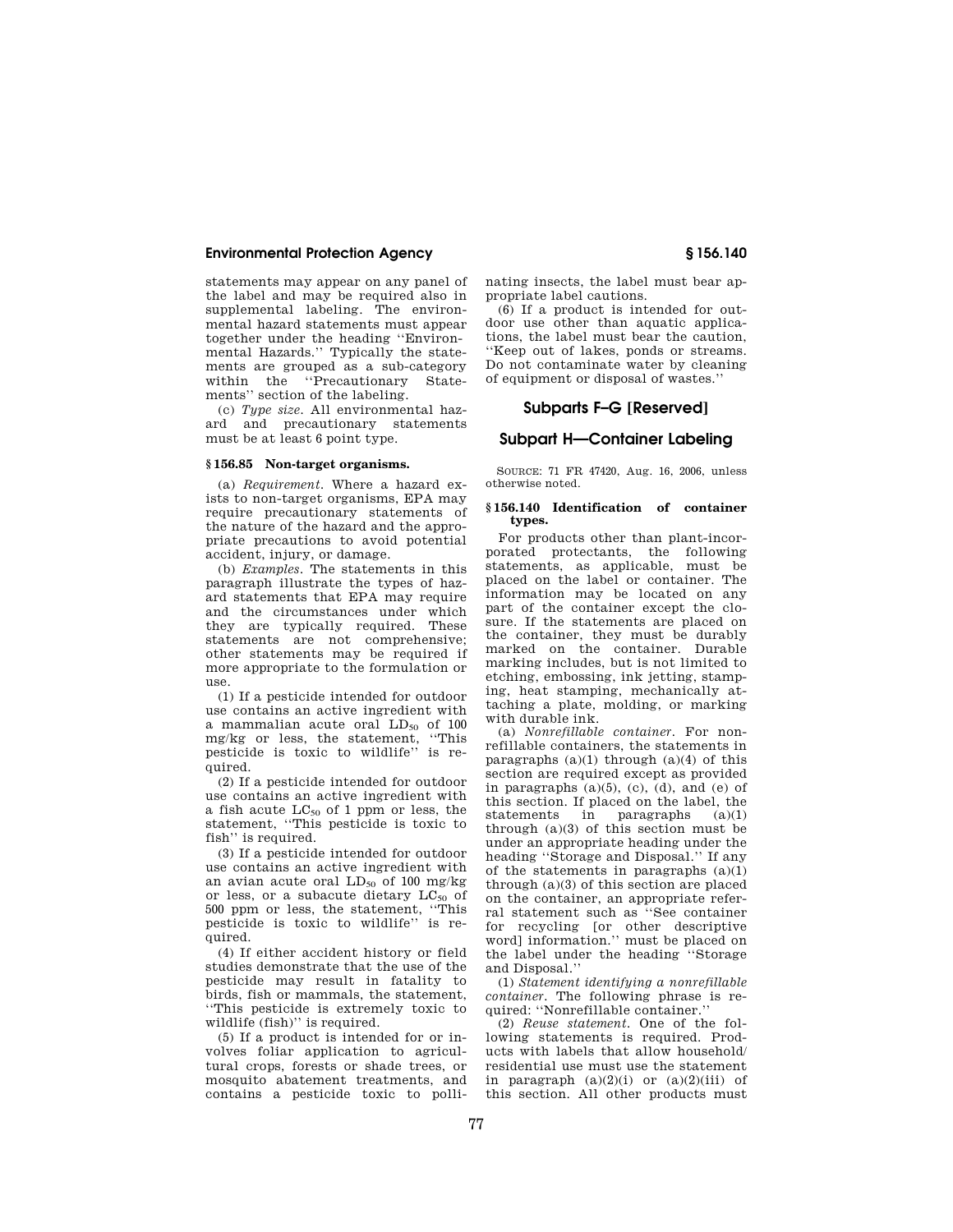use the statement in paragraph  $(a)(2)(i)$ ,  $(a)(2)(ii)$ , or  $(a)(2)(iii)$  of this section.

(i) ''Do not reuse or refill this container.''

(ii) ''Do not reuse this container to hold materials other than pesticides or dilute pesticides (rinsate). After emptying and cleaning, it may be allowable to temporarily hold rinsate or other pesticide-related materials in the container. Contact your state regulatory agency to determine allowable practices in your state.''

(iii) The following statement may be used if a product is ''ready-to-use'' and its directions for use allow a different product (that is a similar, but concentrated formulation) to be poured into the container and diluted by the end user: ''Do not reuse or refill this container unless the directions for use allow a different (concentrated) product to be diluted in the container.''

(3) *Recycling or reconditioning statement.* One of the following statements is required:

(i) ''Offer for recycling if available.''

(ii) ''Once cleaned, some agricultural plastic pesticide containers can be taken to a container collection site or picked up for recycling. To find the nearest site, contact your chemical dealer or manufacturer or contact [a pesticide container recycling organization] at [phone number] or [web site]. For example, this statement could be ''Once cleaned, some agricultural plastic pesticide containers can be taken to a container collection site or picked up for recycling. To find the nearest site, contact your chemical dealer or manufacturer or contact the Ag Container Recycling Council (ACRC) at 1–877–952– 2272 (toll-free) or *www.acrecycle.org.*''

(iii) A recycling statement approved by EPA and published in an EPA document, such as a Pesticide Registration Notice.

(iv) An alternative recycling statement that has been reviewed and approved by EPA.

(v) ''Offer for reconditioning if appropriate.''

(4) *Batch code.* A lot number, or other code used by the registrant or producer to identify the batch of the pesticide product which is distributed and sold is required

**§ 156.140 40 CFR Ch. I (7–1–21 Edition)** 

(5) *Exemptions.* Pesticide products in the following types of nonrefillable containers, and their packaging, are exempt from the requirements in paragraphs  $(a)(1)$  and  $(a)(2)$  of this section:

(i) Aerosol cans.

(ii) Devices as defined in §152.500 of this chapter.

(iii) One-time use caulking tubes and other one-time use squeezable tube containers for paste, gel, or other similar substances.

(iv) Foil packets for water soluble packaging, repellent wipes, and other one-time use products.

(v) One-time use portion control packets, such as polyethylene sleeve packages, or rodenticide placepacks.

(vi) One-time use bait stations.

(vii) One-time use cages for repellent or trapping strips.

(viii) Pet collars or animal ear tags, such as cattle ear tags.

(ix) One-time use semiochemical dispersion devices.

(x) Any container that is destroyed by the use of the product contained.

(xi) Any container that would be destroyed if reuse of the container were attempted.

(b) *Refillable container.* For refillable containers, one of the following statements is required, except as provided in paragraphs (c), (d), and (e) of this section. If placed on the label, the statement must be under the heading ''Storage and Disposal.'' If the statement is placed on the container, an appropriate referral statement, such as ''Refilling limitations are on the container.'' must be placed under the heading ''Storage and Disposal.''

(1) ''Refillable Container. Refill this container with pesticide only. Do not reuse this container for any other purpose.''

(2) ''Refillable Container. Refill this container with [*common chemical name*] only. Do not reuse this container for any other purpose.''

(c) *Modification.* EPA may, on its own initiative or based on data or information submitted by any person, modify or waive the requirements of this section or permit or require alternative labeling statements.

(d) *Exemption for articles.* Pesticidal articles that are not exempted from FIFRA regulation by  $$152.25(a)$  of this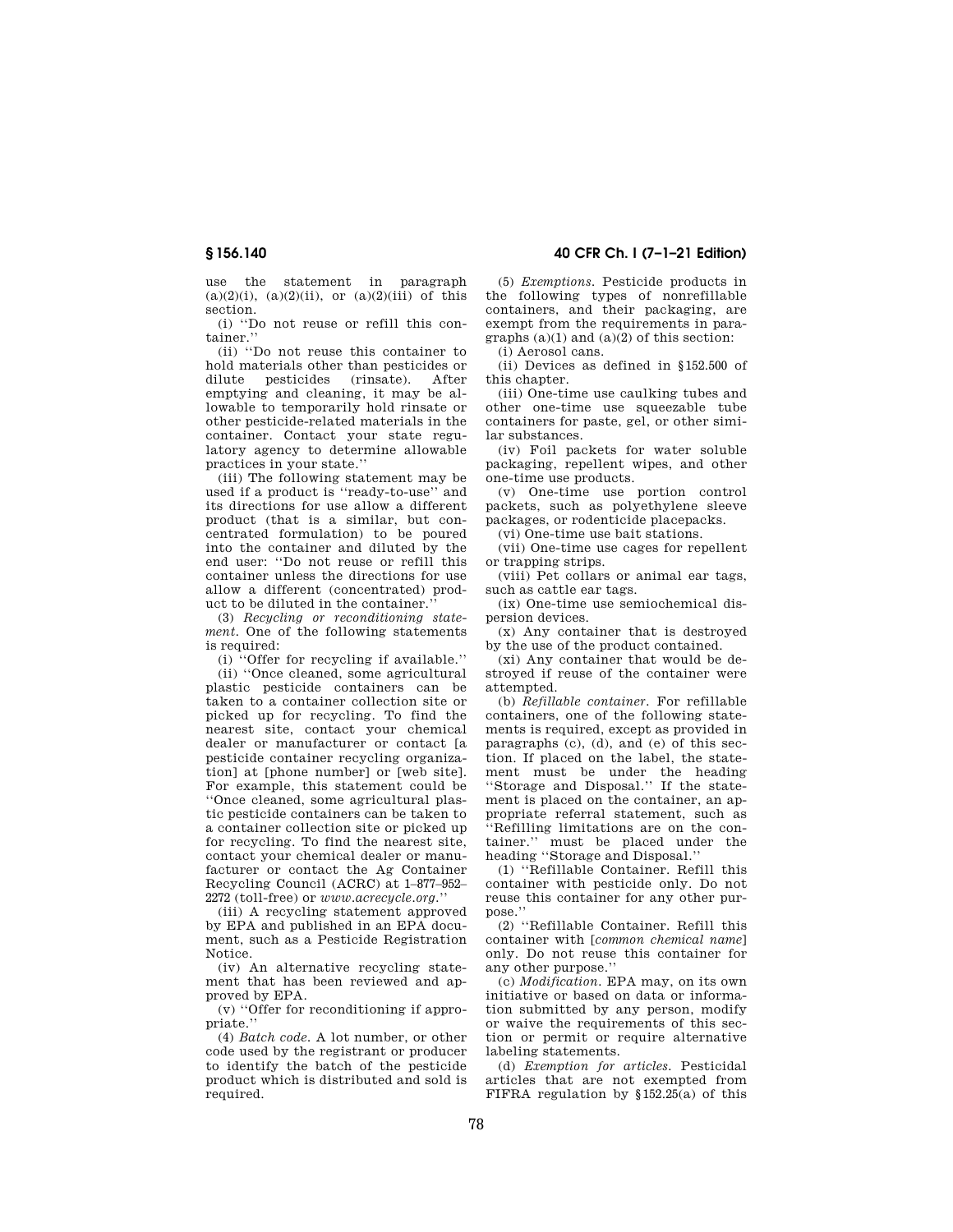chapter are exempt from the requirements of this section.

(e) *Exemption for transport vehicles.*  Transport vehicles are exempt from the requirements of this section.

[71 FR 47420, Aug. 16, 2006, as amended at 73 FR 64224, Oct. 29, 2008]

#### **§ 156.144 Residue removal instructions—general.**

(a) *General.* Except as provided by paragraphs (c) through (g) of this section, the label of each pesticide product must include the applicable instructions for removing pesticide residues from the container prior to container disposal that are specified in §156.146 and §156.156. The residue removal instructions are required for both nonrefillable and refillable containers.

(b) *Placement of residue removal statements.* All residue removal instructions must be placed under the heading ''Storage and Disposal.''

(c) *Exemption for residential/household use products.* Residential/household use pesticide products are exempt from the residue removal instruction requirements in this section through §156.156.

(d) *Modification.* EPA may, on its own initiative or based on data submitted by any person, modify or waive the requirements of this section through §156.156, or permit or require alternative labeling statements.

(e) *Exemption for gases.* Pesticide products that are gaseous at atmospheric temperature and pressure are exempt from the residue removal instruction requirements in this section through §156.156.

(f) *Exemption for articles.* Pesticidal articles that are not exempted from FIFRA regulation by §152.25(a) of this chapter are exempt from the residue removal instruction requirements in this section through §156.156.

(g) *Exemption for transport vehicles.*  Transport vehicles are exempt from the requirements in this section through §156.156.

[71 FR 47420, Aug. 16, 2006, as amended at 73 FR 64224, Oct. 29, 2008]

#### **§ 156.146 Residue removal instructions for nonrefillable containers—rigid containers with dilutable pesticides.**

The label of each dilutable (liquid or solid) pesticide product packaged in a rigid nonrefillable container must include the following residue removal instructions as appropriate.

(a) *Timing of the residue removal procedure.* One of the following statements must immediately precede the instructions required in paragraph (b) of this section and must be consistent with the instructions in paragraphs (b) and (c) of this section:

(1) ''Clean container promptly after emptying.''

(2) ''Triple rinse or pressure rinse container (or equivalent) promptly after emptying.''

(3) ''Triple rinse container (or equivalent) promptly after emptying.''

(b) *Triple rinse instructions.* The label of each dilutable pesticide product packaged in rigid nonrefillable containers must include one of the following sets of instructions.

(1) For liquid dilutable pesticide products in containers small enough to shake, use the following instructions: ''Triple rinse as follows: Empty the remaining contents into application equipment or a mix tank and drain for 10 seconds after the flow begins to drip. Fill the container 1/4 full with water and recap. Shake for 10 seconds. Pour rinsate into application equipment or a mix tank or store rinsate for later use or disposal. Drain for 10 seconds after the flow begins to drip. Repeat this procedure two more times.''

(2) For solid dilutable pesticide products in containers small enough to shake, use the following instructions: ''Triple rinse as follows: Empty the remaining contents into application equipment or a mix tank. Fill the container 1/4 full with water and recap. Shake for 10 seconds. Pour rinsate into application equipment or a mix tank or store rinsate for later use or disposal. Drain for 10 seconds after the flow begins to drip. Repeat this procedure two more times.''

(3) For containers that are too large to shake, use the following instructions: ''Triple rinse as follows: Empty remaining contents into application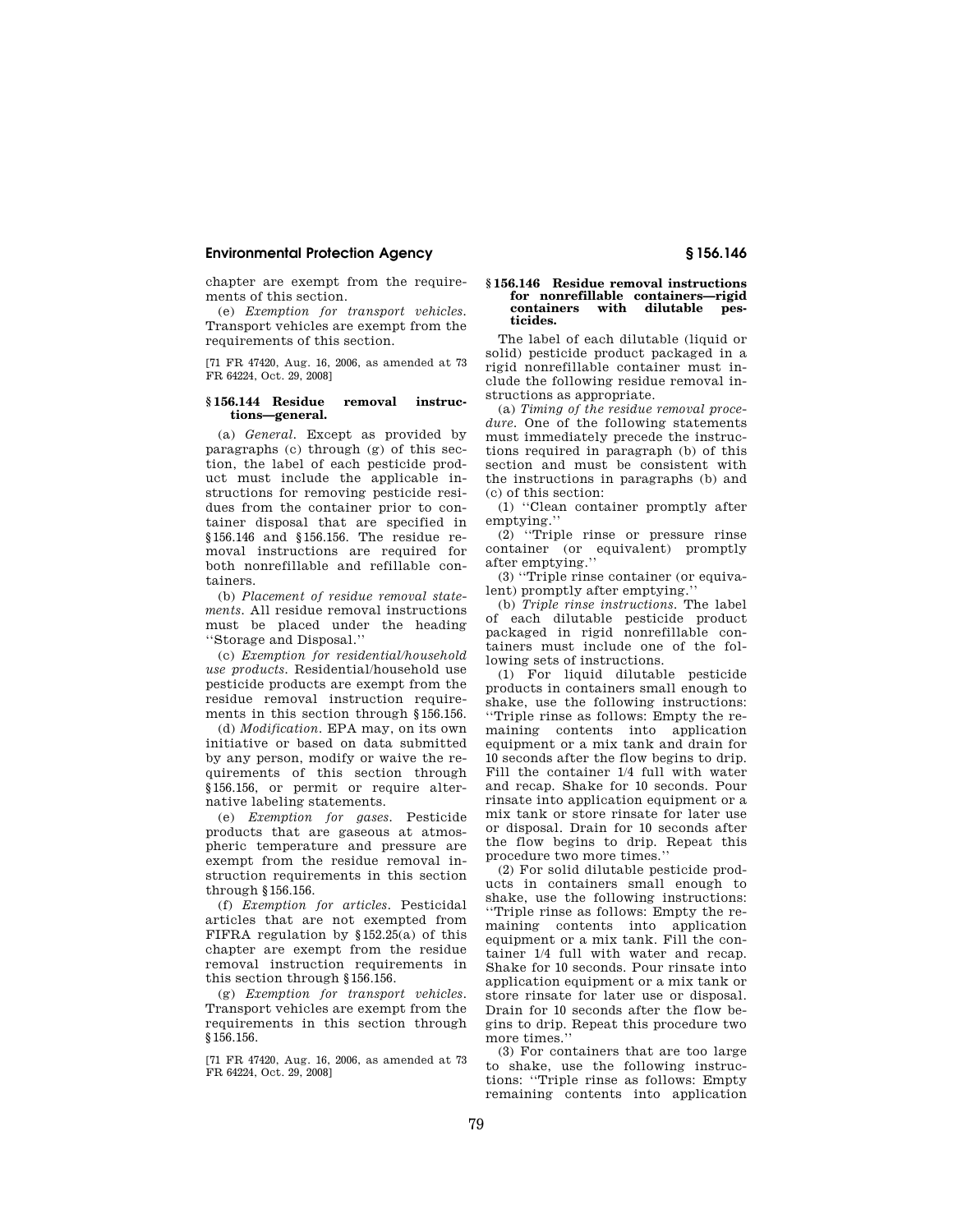equipment or a mix tank. Fill the container 1/4 full with water. Replace and tighten closures. Tip container on its side and roll it back and forth, ensuring at least one complete revolution, for 30 seconds. Stand the container on its end and tip it back and forth several times. Turn the container over onto its other end and tip it back and forth several times. Empty the rinsate into application equipment or a mix tank or store rinsate for later use or disposal. Repeat this procedure two more times.''

(c) *Pressure rinse instructions.* The label of each dilutable pesticide product packaged in rigid nonrefillable containers may include one of the following sets of instructions, and one of them must be used if the statement in paragraph (a)(2) of this section is used. If one of these statements is included on the label, it must immediately follow the triple rinse instructions specified in paragraph (b) of this section.

(1) For liquid dilutable pesticide products, use the following label instruction: ''Pressure rinse as follows: Empty the remaining contents into application equipment or a mix tank and continue to drain for 10 seconds after the flow begins to drip. Hold container upside down over application equipment or mix tank or collect rinsate for later use or disposal. Insert pressure rinsing nozzle in the side of the container, and rinse at about 40 PSI for at least 30 seconds. Drain for 10 seconds after the flow begins to drip.''

(2) For solid dilutable pesticide products, use the following label instruction: ''Pressure rinse as follows: Empty the remaining contents into application equipment or a mix tank. Hold container upside down over application equipment or mix tank or collect rinsate for later use or disposal. Insert pressure rinsing nozzle in the side of the container, and rinse at about 40 PSI for at least 30 seconds. Drain for 10 seconds after the flow begins to drip.''

(d) *Non-water diluent.* (1) A registrant who wishes to require users to clean a container with a diluent other than water (e.g., solvents) must submit to EPA a written request to modify the residue removal instructions of this section. The registrant may not distribute or sell the pesticide with the

**§ 156.156 40 CFR Ch. I (7–1–21 Edition)** 

modified residue removal instructions until EPA approves the request in writing.

(2) The registrant must indicate why a non-water diluent is necessary for efficient residue removal, and must propose residue removal instructions and disposal instructions that are appropriate for the characteristics and formulation of the pesticide product and non-water diluent. The proposed residue removal instructions must identify the diluent. If the Directions for Use permit the application of a mixture of the pesticide and the non-water diluent, the instructions may allow the rinsate to be added to the application equipment or mix tank. If the Directions for Use do not identify the nonwater diluent as an allowable addition to the pesticide, the instructions must require collection and storage of the rinsate in a rinsate collection system.

(3) EPA may approve the request if EPA finds that the proposed instructions are necessary and appropriate.

#### **§ 156.156 Residue removal instructions for refillable containers.**

The label of each pesticide product packaged in a refillable container must include the residue removal instructions in this section. Instructions must be given for all pesticide products that are distributed or sold in refillable containers, including those that do not require dilution prior to application.

(a) *Timing of the residue removal procedure.* One of the following statements must immediately precede the instructions required in paragraph (b) of this section and must be consistent with the instructions in paragraph (b) of this section:

(1) ''Cleaning the container before final disposal is the responsibility of the person disposing of the container. Cleaning before refilling is the responsibility of the refiller.''

(2) ''Pressure rinsing the container before final disposal is the responsibility of the person disposing of the container. Cleaning before refilling is the responsibility of the refiller.''

(b) *Residue removal instructions prior to container disposal.* (1) Instructions for cleaning each refillable container prior to disposal are required. The residue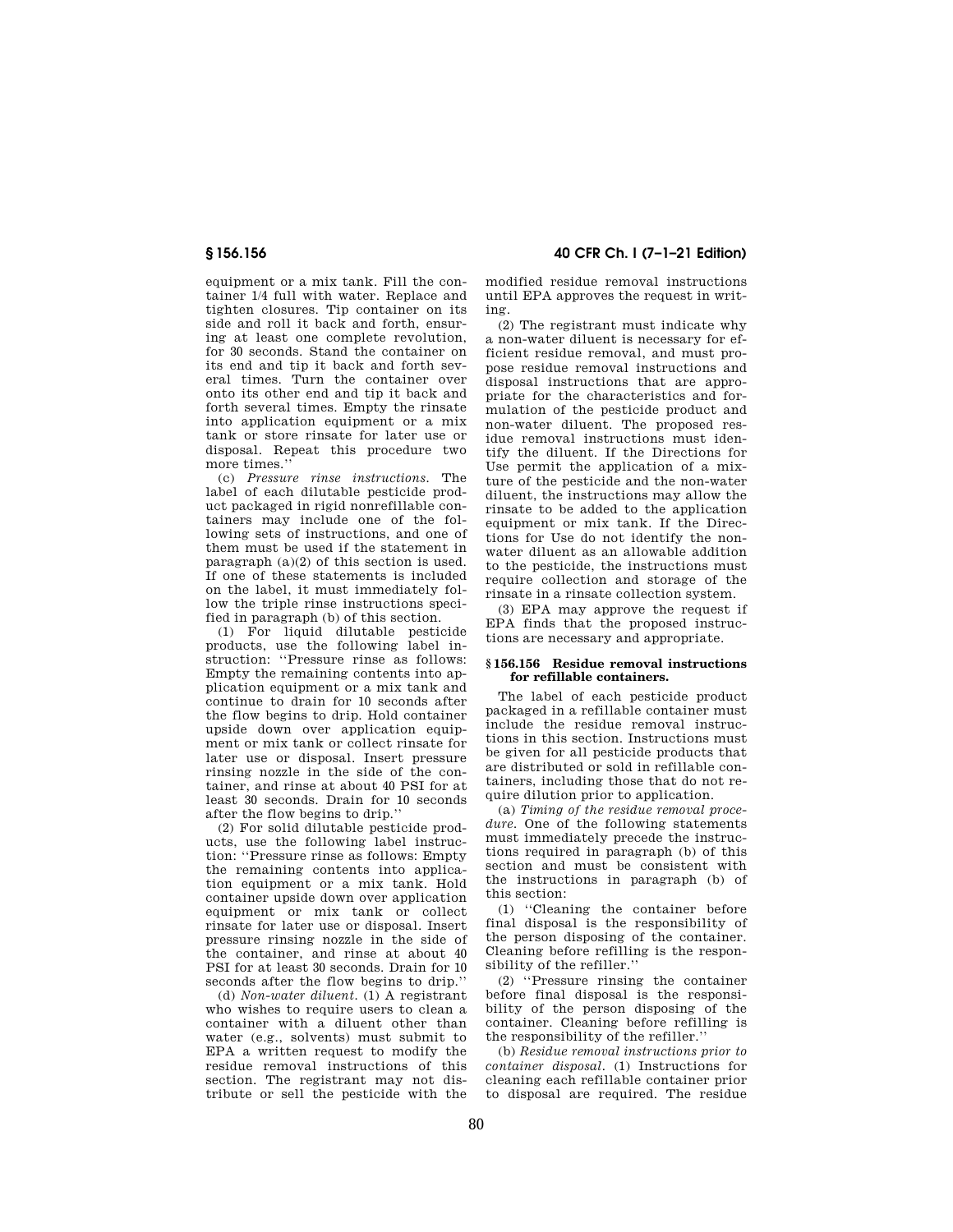removal instructions must be appropriate for the characteristics and formulation of the pesticide product and must be adequate to protect human health and the environment.

(2) Subject to meeting the standard in paragraph (b)(1) of this section, the statement on residue removal instructions could include any one of the following:

(i) The refilling residue removal procedure developed by the registrant for the pesticide product.

(ii) Standard industry practices for cleaning refillable containers.

(iii) For pesticides that require dilution prior to application, the following statement: ''To clean the container before final disposal, empty the remaining contents from this container into application equipment or a mix tank. Fill the container about 10 percent full with water. Agitate vigorously or recirculate water with the pump for 2 minutes. Pour or pump rinsate into application equipment or rinsate collection system. Repeat this rinsing procedure two more times.''

(iv) Any other statement the registrant considers appropriate.

### **§ 156.159 Compliance date.**

Any pesticide product released for shipment by a registrant after August 16, 2011 must bear a label that complies with  $\S$ [0.10(d)(7), 156.10(f), 156.10(i)(2)(ix), 156.140, 156.144, 156.146 and 156.156.

[75 FR 62326, Oct. 8, 2010]

## **Subparts I–J [Reserved]**

# **Subpart K—Worker Protection Statements**

SOURCE: 57 FR 38146, Aug. 21, 1992, unless otherwise noted.

# **§ 156.200 Scope and applicability.**

(a) *Scope.* (1) This subpart prescribes statements that must be placed on the pesticide label and in pesticide labeling. These statements incorporate by reference the Worker Protection Standard, part 170 of this chapter. The requirements addressed in these statements are designed to reduce the risk of illness or injury resulting from

workers' and pesticide handlers' occupational exposures to pesticides used in the production of agricultural plants on agricultural establishments as defined in §170.3 of this chapter. These statements refer to specific workplace practices designed to reduce or eliminate exposure and to respond to emergencies that may arise from the exposures that may occur.

(2) This subpart prescribes interim requirements that must be placed on the pesticide label and in pesticide labeling. These interim requirements pertain to restricted-entry intervals, personal protective equipment, and notification. On a case-by-case basis, these interim requirements will be reviewed and may be revised during reregistration or other agency review processes.

(b) *Applicability.* (1) The requirements of this subpart apply to each pesticide product that bears directions for use in the production of any agricultural plant on any agricultural establishment as defined in §170.3 of this chapter, or whose labeling reasonably permits such use.

(2) The requirements of this subpart do not apply to a product that bears directions solely for uses excepted by §170.202(b) of this chapter.

(c) *Effective dates.* No product to which this subpart applies shall be distributed or sold without amended labeling by any registrant after April 21, 1994, or by any person after October 23, 1995.

[57 FR 38146, Aug. 21, 1992, as amended at 73 FR 75596, Dec. 12, 2008]

#### **§ 156.203 Definitions.**

Terms in this subpart have the same meanings as they do in the Federal Insecticide, Fungicide, and Rodenticide Act, as amended. In addition, the following terms, as used in this subpart, shall have the meanings stated below:

*Fumigant* means any pesticide product that is a vapor or gas or forms a vapor or gas on application and whose method of pesticidal action is through the gaseous state.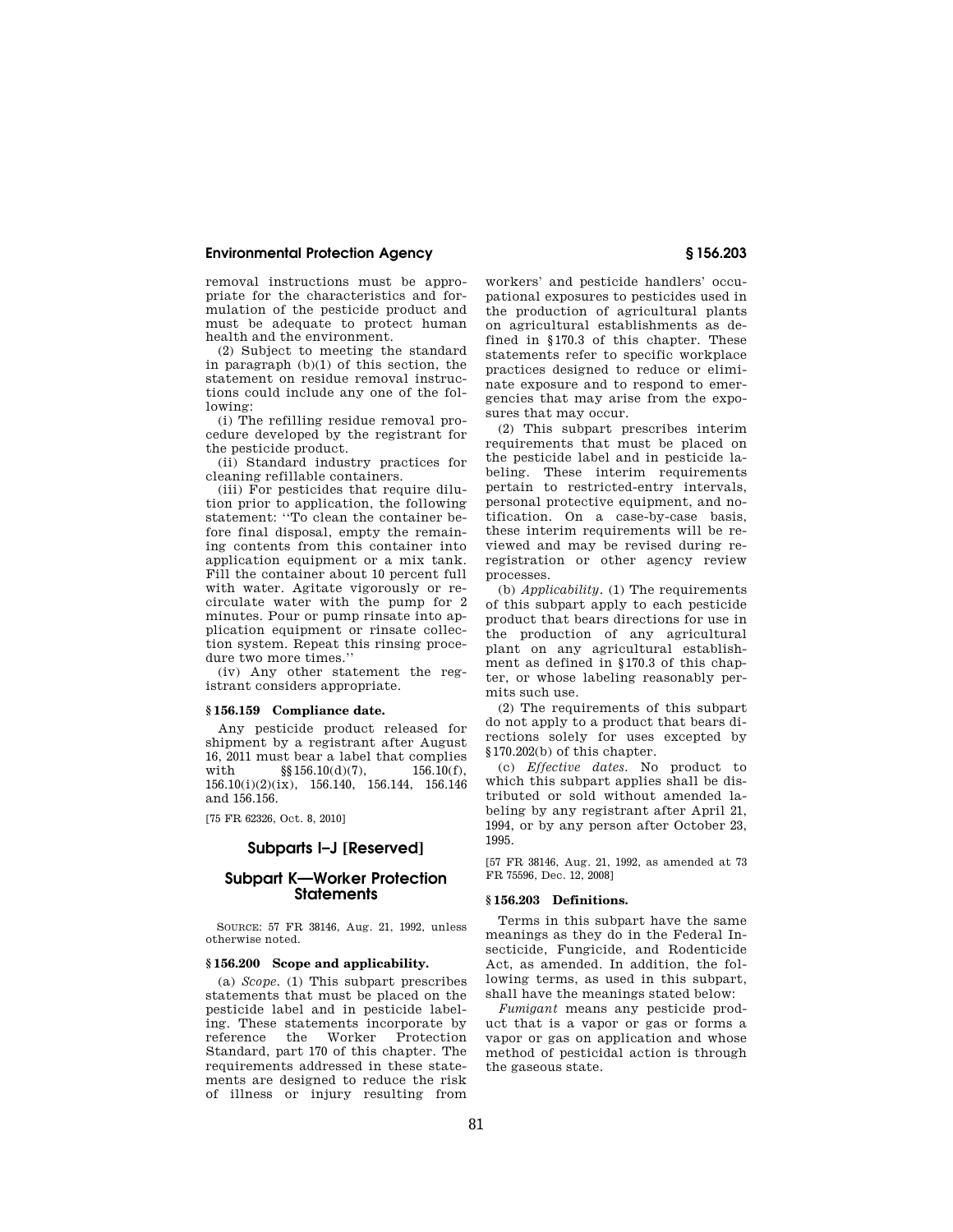*Restricted-entry interval or REI* means the time after the end of a pesticide application during which entry to the treated area is restricted.

[57 FR 38146, Aug. 21, 1992, as amended at 73 FR 75596, Dec. 12, 2008]

## **§ 156.204 Modification and waiver of requirements.**

(a) *Modification on Special Review.* If the Agency concludes in accordance with §154.25(c) of this chapter that a pesticide should be placed in Special Review because the pesticide meets or exceeds the criteria for human health effects of  $$154.7(a)(1)(2)$  or (6) of this chapter, the Agency may modify the personal protective equipment required for handlers or early-entry workers or both, the restricted-entry intervals, or the notification to workers requirements.

(b) *Other modifications.* The Agency, pursuant to this subpart and authorities granted in FIFRA sections 3, 6, and 12, may, on its initiative or based on data submitted by any person, modify or waive the requirements of this subpart, or permit or require alternative labeling statements. Supporting data may be either data conducted according to Subdivisions U or K of the Pesticide Assessments guidelines or data from medical, epidemiological, or health effects studies. A registrant who wishes to modify any of the statements required in §156.206, §156.208, §156.210, or §156.212 must submit an application for amended registration unless specifically directed otherwise by the Agency.

[57 FR 38146, Aug. 21, 1992, as amended at 73 FR 75596, Dec. 12, 2008]

# **§ 156.206 General statements.**

(a) *Application restrictions.* Each product shall bear the statement: ''Do not apply this product in a way that will contact workers or other persons, either directly or through drift. Only protected handlers may be in the area during application.'' This statement shall be near the beginning of the DI-RECTIONS FOR USE section of the labeling under the heading AGRICUL-TURAL USE REQUIREMENTS.

(b) *40 CFR part 170 reference statement.*  (1) Each product shall bear the reference statement: ''Use this product

# **§ 156.204 40 CFR Ch. I (7–1–21 Edition)**

only in accordance with its labeling and with the Worker Protection Standard, 40 CFR part 170.'' This statement shall be placed on the product label under the heading AGRICULTURAL USE REQUIREMENTS.

(2) Each product shall bear the statement: ''This standard contains requirements for the protection of agricultural workers on farms, forests, nurseries, and greenhouses, and handlers of agricultural pesticides. It contains requirements for training, decontamination, notification, and emergency assistance. It also contains specific instructions and exceptions pertaining to the statements on this label [in this labeling] about [use any of the following that are applicable] personal protective equipment, restricted-entry interval, and notification to workers.'' These statements shall be placed immediately following the reference statement required by paragraph (b)(1) of this section, or they shall be placed in the supplemental product labeling under the heading AGRICULTURAL USE REQUIREMENTS.

(3) If the statements in paragraph (b)(2) of this section are included in supplemental labeling rather than on the label of the pesticide container, the container label must contain this statement immediately following the statement required in paragraph (b)(1) of this section: ''Refer to supplemental labeling entitled AGRICULTURAL USE REQUIREMENTS in the DIREC-TIONS FOR USE section of the labeling for information about this standard.''

(4) If the statements in paragraph (b)(2) of this section are included in supplemental labeling, they must be preceded immediately by the statement in paragraph (b)(1) of this section under the heading AGRICULTURAL USE REQUIREMENTS in the labeling.

(c) *Product-type identification.* (1) If the product contains an<br>organophosphate (*i.e.*, an organophosphate (*i.e.*, an organophosphorus ester that inhibits cholinesterase) or an *N*-methyl carbamate (*i.e.*, an *N*-methyl carbamic acid ester that inhibits cholinesterase), the label shall so state. The statement shall be associated with the product name or product-type identification or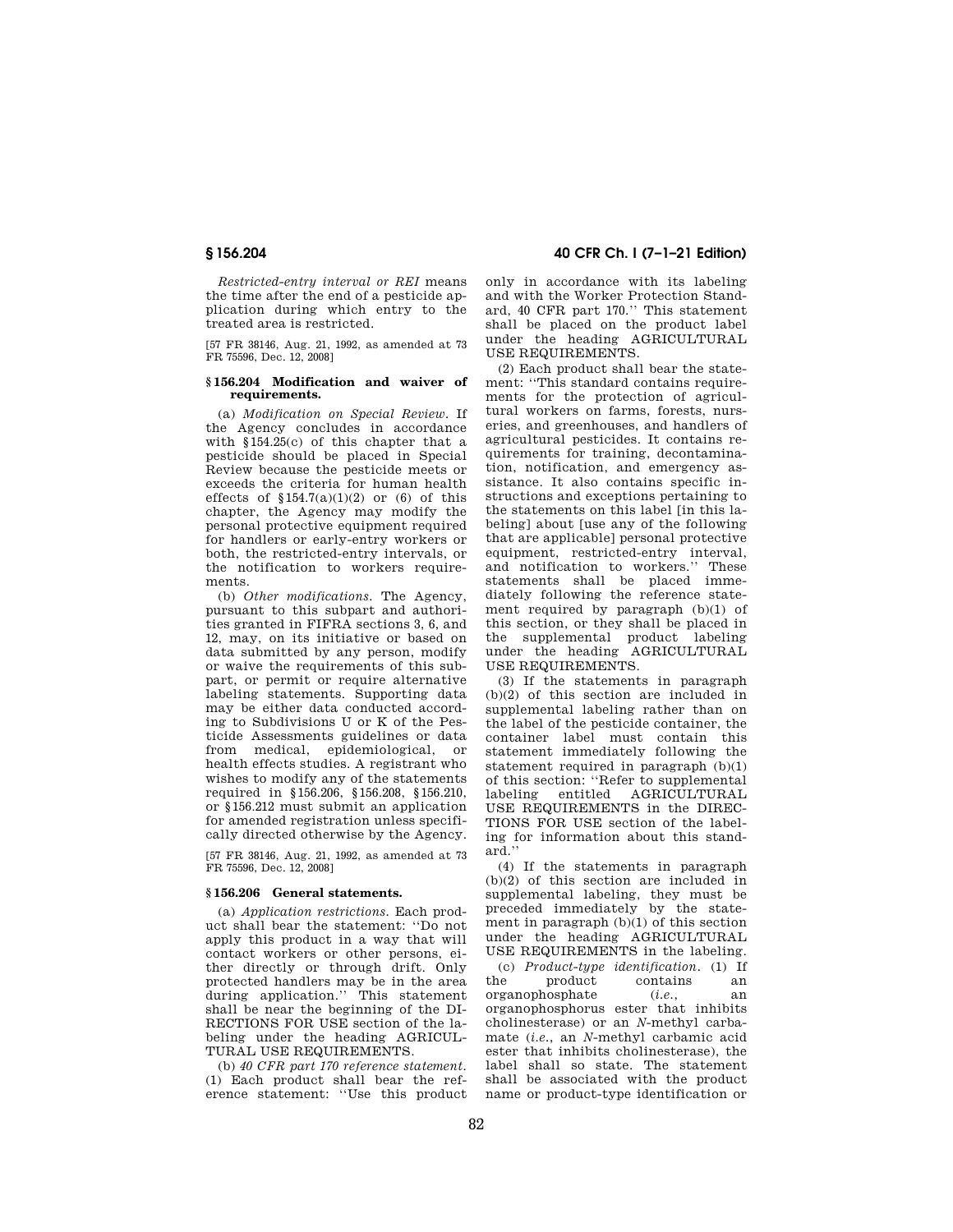shall be in the STATEMENT OF PRAC-TICAL TREATMENT or FIRST AID section of the label.

(2) If the product is a fumigant, the label shall so state. The identification shall appear:

(i) As part of the product name; or

(ii) Close to the product name, as part of the product-type identification or as a separate phrase or sentence.

(d) *State restrictions.* Each product shall bear the statement: ''For any requirements specific to your State, consult the agency in your State responsible for pesticide regulation.'' This statement shall be under the heading<br>AGRICULTURAL USE REQUIRE-AGRICULTURAL USE MENTS in the labeling.

(e) *Spanish warning statements.* If the product is classified as toxicity category I or toxicity category II according to the criteria in §156.62, the signal word shall appear in Spanish in addition to English followed by the statement, ''Si Usted no entiende la etiqueta, busque a alguien para que se la explique a Usted en detalle. (If you do not understand the label, find some one to explain it to you in detail.)'' The Spanish signal word "PELIGRO" shall be used for products in toxicity category I, and the Spanish signal word ''AVISO'' shall be used for products in toxicity category II. These statements shall appear on the label close to the English signal word.

[57 FR 38146, Aug. 21, 1992, as amended at 58 FR 34203, June 23, 1993; 73 FR 75596, Dec. 12, 2008]

#### **§ 156.208 Restricted-entry statements.**

(a) *Requirement.* Each product with a restricted-entry interval shall bear the following statement: ''Do not enter or allow worker entry into treated areas during the restricted-entry interval (REI).'' This statement shall be under the heading AGRICULTURAL USE RE-QUIREMENTS in the labeling.

(b) *Location of specific restricted-entry interval statements.* (1) If a product has one specific restricted-entry interval applicable to all registered uses of the product on agricultural plants, the restricted-entry interval for the product shall appear as a continuation of the statement required in paragraph (a) of this section and shall appear as follows: ''of X hours'' or ''of X days'' or

''until the acceptable exposure level of  $X$  ppm or mg/m<sup>3</sup> is reached."

(2) If different restricted-entry intervals have been established for some crops or some uses of a product, the restricted-entry statement in paragraph  $(b)(1)$  of this section shall be associated on the labeling of the product with the directions for use for each crop each use to which it applies, immediately preceded or immediately followed by the words ''Restricted-entry interval'' (or the letters ''REI'').

(c) *Restricted-entry interval based on toxicity of active ingredient*—(1) *Determination of toxicity category.* A restricted-entry interval shall be established based on the acute toxicity of the active ingredients in the product. For the purpose of setting the restricted-entry interval, the toxicity category of each active ingredient in the product shall be determined by comparing the obtainable data on the acute dermal toxicity, eye irritation effects, and skin irritation effects of the ingredient to the criteria of §156.62. The most toxic of the applicable toxicity categories that are obtainable for each active ingredient shall be used to determine the restricted-entry interval for that product. If no acute dermal toxicity data are obtainable, data on acute oral toxicity also shall be considered in this comparison. If no applicable acute toxicity data are obtainable on the active ingredient, the toxicity category corresponding to the signal word of any registered manufacturinguse product that is the source of the active ingredient in the end-use product shall be used. If no acute toxicity data are obtainable on the active ingredients and no toxicity category of a registered manufacturing-use product is obtainable, the toxicity category of the end-use product (corresponding to the signal word on its labeling) shall be used.

(2) *Restricted-entry interval for sole active ingredient products.* (i) If the product contains only one active ingredient and it is in toxicity category I by the criteria in paragraph  $(c)(1)$  of this section, the restricted-entry interval shall be 48 hours. If, in addition, the active ingredient is an organophosphorus ester that inhibits cholinesterase and that may be applied outdoors in an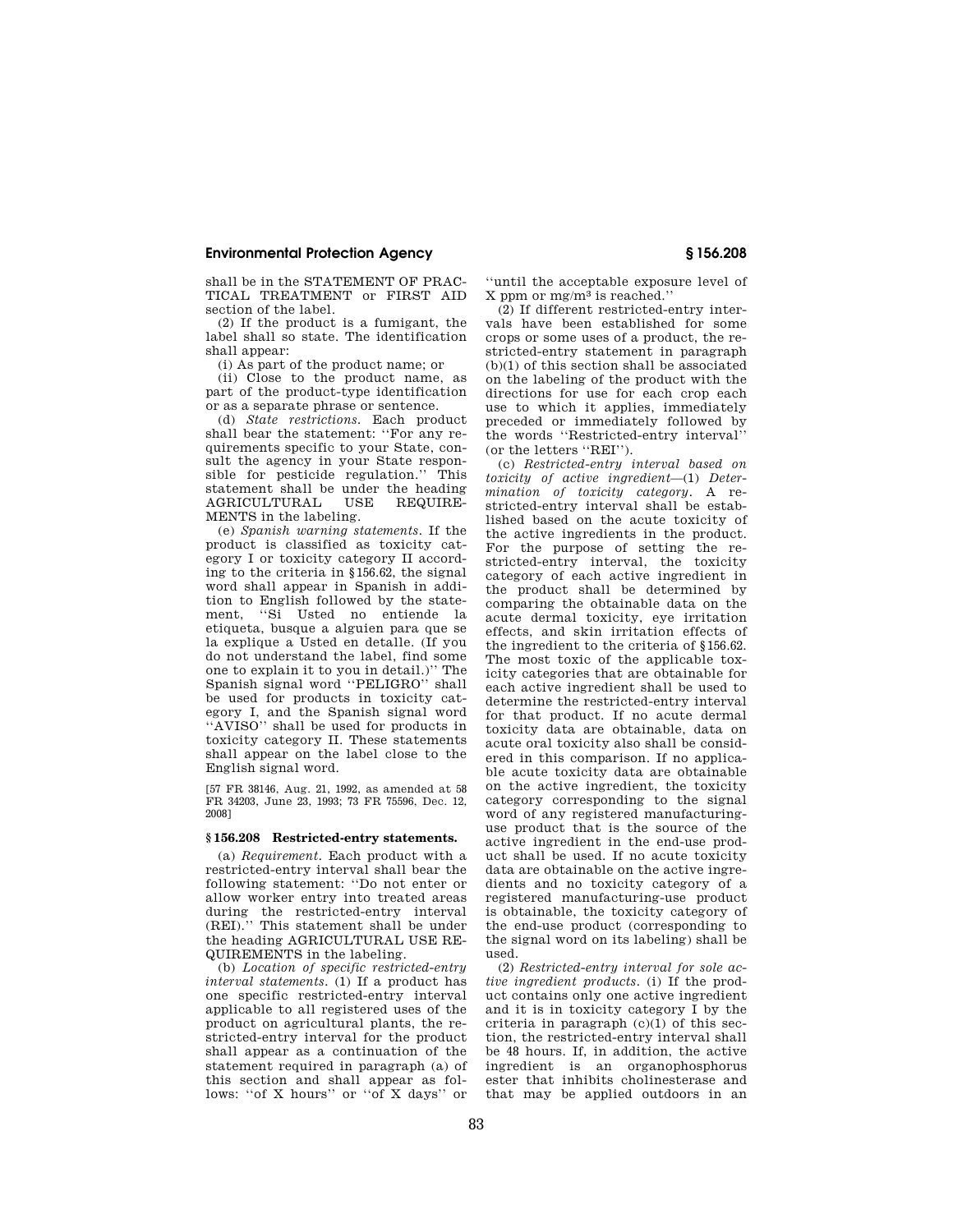area where the average annual rainfall for the application site is less than 25 inches per year, the following statement shall be added to the restrictedentry interval statement: "(72 hours in outdoor areas where average annual rainfall is less than 25 inches a year).''

(ii) If the product contains only one active ingredient and it is in toxicity category II by the criteria in paragraph (c)(1) of this section, the restrictedentry interval shall be 24 hours.

(iii) If the product contains only active ingredients that are in toxicity category III or IV by the criteria in paragraph (c)(1) of this section, the restricted-entry interval shall be 12 hours.

(3) *Restricted-entry interval for multiple active ingredient products.* If the product contains more than one active ingredient, the restricted-entry interval (including any associated statement concerning use in arid areas under paragraph  $(c)(2)(i)$  of this section) shall be based on the active ingredient that requires the longest restricted-entry interval as determined by the criteria in this section.

(d) *Exception for fumigants.* The criteria for determining restricted-entry intervals in paragraph (c) of this section shall not apply to any product that is a fumigant. For fumigants, any existing restricted-entry interval (hours, days, or acceptable exposure level) shall be retained. Entry restrictions for fumigants have been or shall be established on a case-by-case basis at the time of registration, reregistration, or other Agency review process.

(e) *Existing product-specific restrictedentry intervals.* (1) A product-specific restricted-entry interval, based on data collected in accordance with §158.1070 or §161.390 of this chapter and Subdivision K of the Pesticide Assessment Guidelines, shall supersede any restricted-entry interval applicable to the product under paragraph (c) of this section.

(2) Product-specific restricted-entry intervals established for pesticide products or pesticide uses that are not covered by part 170 of this chapter shall remain in effect and shall not be placed under the heading AGRICULTURAL USE REQUIREMENTS in the labeling.

**§ 156.210 40 CFR Ch. I (7–1–21 Edition)** 

(f) *Existing interim restricted-entry intervals.* (1) An interim restricted-entry interval established by the Agency before the effective date of this subpart will continue to apply unless a longer restricted-entry interval is required by paragraph (c) of this section.

(2) Existing interim restricted-entry intervals established by the Agency for pesticide products or pesticide uses not covered by part 170 of this chapter shall remain in effect and shall not be placed under the heading AGRICUL-TURAL USE REQUIREMENTS in the labeling.

[57 FR 38146, Aug. 21, 1992, as amended at 58 FR 34203, June 23, 1993; 72 FR 61028, Oct. 26, 2007; 73 FR 75596, Dec. 12, 2008]

#### **§ 156.210 Notification-to-workers statements.**

(a) *Requirement.* Each product that meets the requirements of paragraph (b) of this section shall bear the posting and oral notification statements prescribed below. The statements shall be in the DIRECTIONS FOR USE section of the labeling under the heading<br>AGRICULTURAL USE REQUIRE-USE REQUIRE-MENTS.

(b) *Notification to workers of pesticide application.* (1) Each product that contains any active ingredient classified as toxicity category I for either acute dermal toxicity or skin irritation potential under the criteria in §156.62 shall bear the statement: ''Notify workers of the application by warning them orally and by posting warning signs at entrances to treated areas.'' If no acute dermal toxicity data are obtainable, data on acute oral toxicity of the active ingredient shall be considered instead. If no data on acute dermal toxicity, skin irritation potential, or acute oral toxicity are obtainable on the active ingredient, the toxicity category corresponding to the signal word of any registered manufacturing-use product that is the source of the active ingredient in the end-use product shall be used. If none of the applicable acute toxicity data are obtainable on the active ingredient and no toxicity category of the registered manufacturinguse product is obtainable, the toxicity category of the end-use product corresponding to the product's signal word shall be used.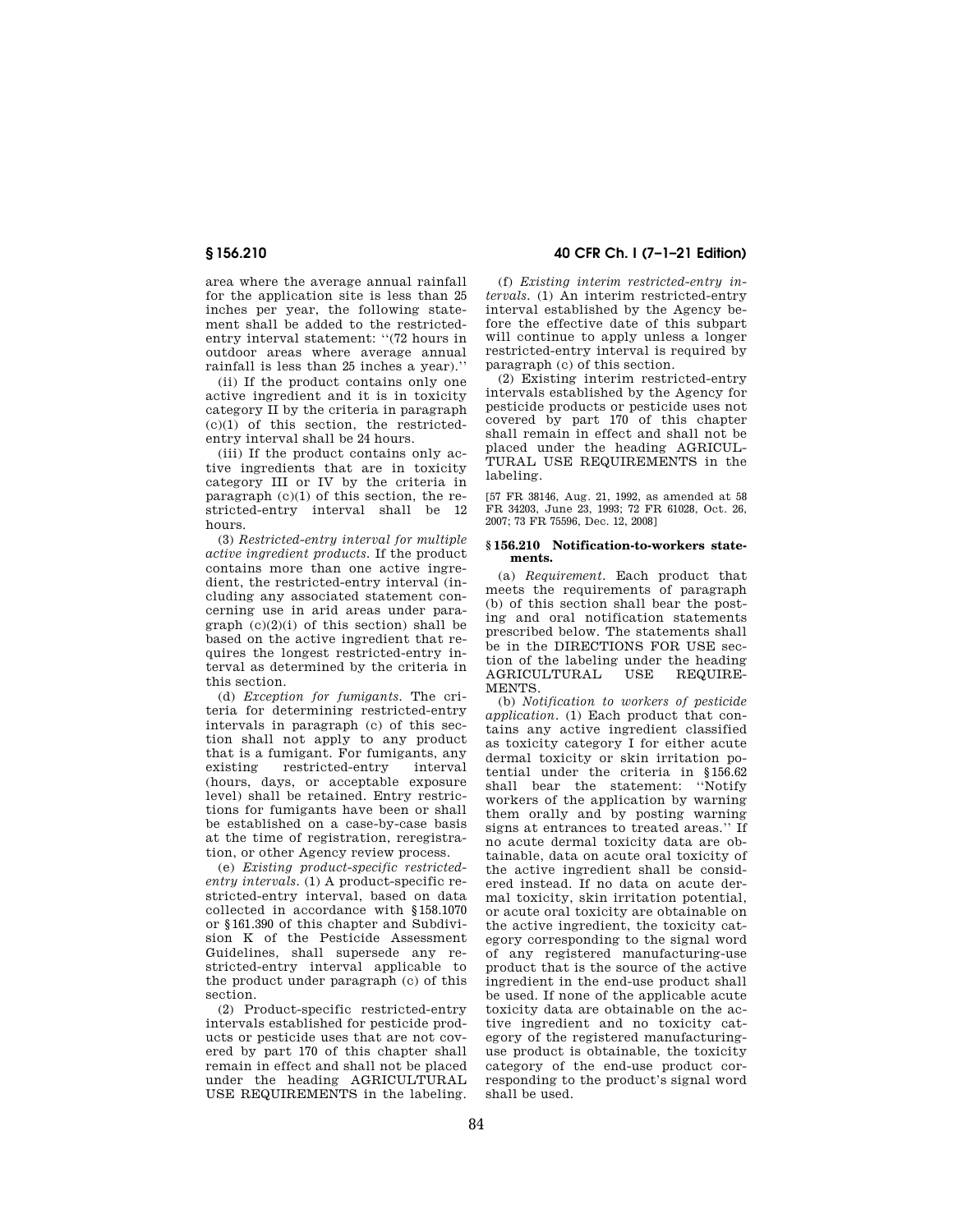(2) Each product that is a fumigant and is registered for use in a greenhouse (or whose labeling allows use in a greenhouse) shall bear the statement: ''For greenhouse applications, notify workers of the application by warning them orally and by posting warning signs outside all entrances to the greenhouse.''

[57 FR 38146, Aug. 21, 1992, as amended at 58 FR 34203, June 23, 1993; 73 FR 75596, Dec. 12, 2008]

#### **§ 156.212 Personal protective equipment statements.**

(a) *Requirement.* Each product shall bear the personal protective equipment statements prescribed in paragraphs (d) through (i) of this section.

(b) *Exceptions.* (1) If personal protective equipment were required for a product before the effective date of this subpart, the existing requirements shall be retained on the labeling wherever they are more specific or more protective (as specified in EPA guidance materials) than the requirements in the table in paragraph (e) of this section.

(2) Any existing labeling statement that prohibits the use of gloves or boots overrides the corresponding requirement in paragraph (e) of this section and must be retained on the labeling.

(3) If the product labeling contains uses that are not covered by part 170 of this chapter, the registrant may adopt the personal protective equipment required in this section for those uses. However, if the personal protective equipment required in this section would not be sufficiently protective or would be onerously overprotective for uses not covered by part 170 of this chapter, the registrant must continue to apply the existing personal protective equipment requirements to those uses. The labeling must indicate which personal protective equipment requirements apply to uses covered by part 170 of this chapter and which personal protective equipment requirements apply to other uses.

(c) *Location of personal protective equipment statements*—(1) *Personal protective equipment statements for pesticide handlers.* Personal protective equipment statements for pesticide handlers shall be in the HAZARDS TO HUMANS (AND DOMESTIC ANIMALS) section of the labeling. The required statements may be combined to avoid redundancy as long as the requirements and conditions under which they apply are identified.

(2) Personal protective equipment statements for early-entry workers. Personal protective equipment statements for early-entry workers shall be placed in the DIRECTIONS FOR USE section of the labeling under the heading AGRICULTURAL USE REQUIRE-MENTS and immediately after the restricted-entry statement required in §156.208(a).

(d) *Personal protective equipment statements for pesticide handlers.* (1) The table in paragraph (e) of this section specifies minimum requirements for personal protective equipment (as defined in §170.240 of this chapter) and work clothing for pesticide handlers. This personal protective equipment requirement applies to any product that presents a hazard through any route of exposure identified in the table (acute dermal toxicity, skin irritation potential, acute inhalation toxicity, and eye irritation potential).

(2) The requirement for personal protective equipment is based on the acute toxicity category of the end-use product for each route of exposure as defined by §156.62. If data to determine the acute dermal toxicity or the acute inhalation toxicity are not obtainable, the acute oral toxicity shall be used as a surrogate to determine the personal protective equipment requirements for that route of exposure. If data to determine the acute toxicity of the product by a specific route of exposure (including acute oral toxicity in lieu of acute dermal or acute inhalation toxicity) are not obtainable, the toxicity category corresponding to the signal word of the end-use product shall be used to determine personal protective equipment requirements for that route of exposure. If the signal word is ''CAU-TION,'' toxicity category III will be used.

(3) The minimum personal protective equipment and work clothing requirements specified in this section shall be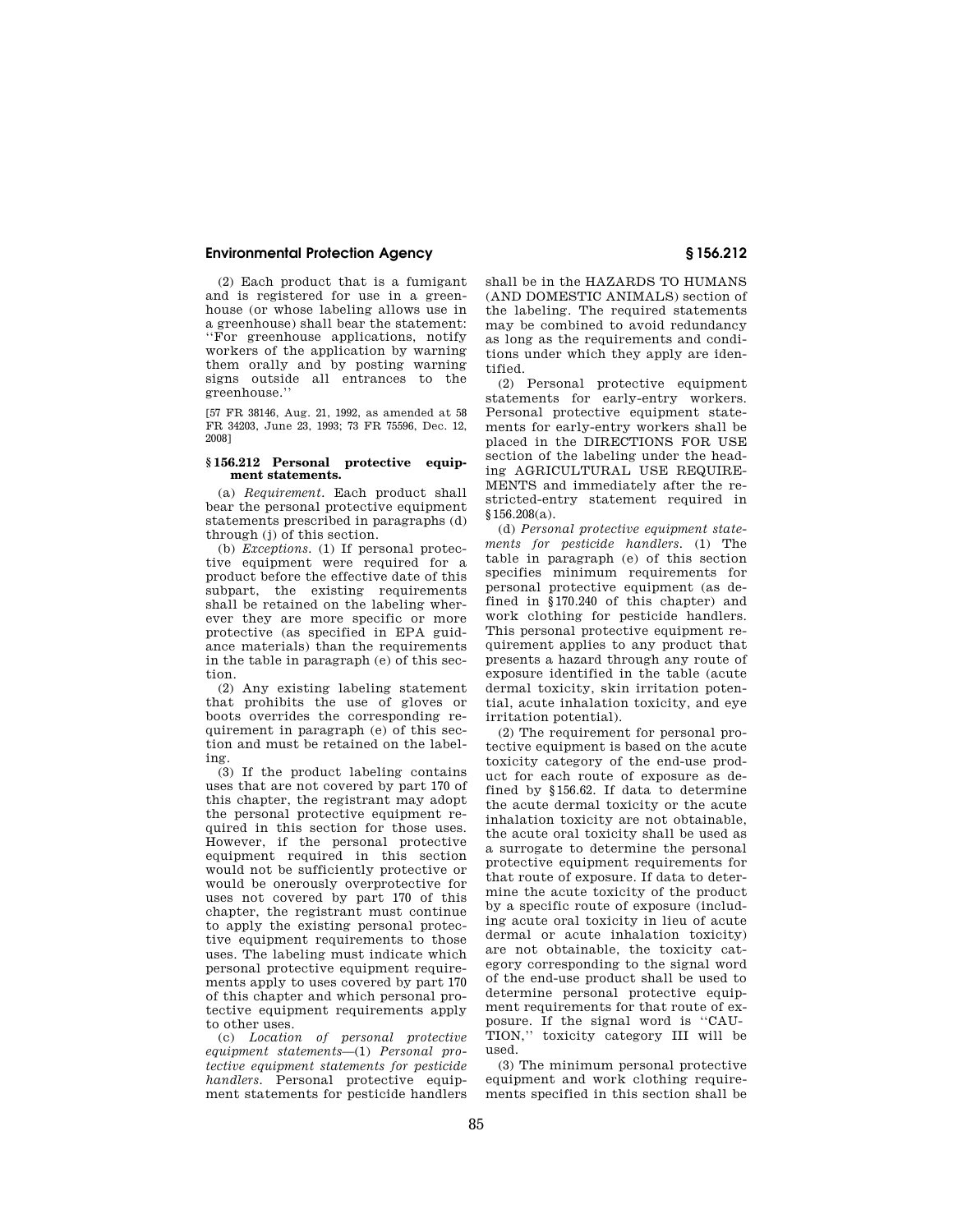included in a statement such as the following: ''Applicators and other handlers must wear: (body protection statement); (glove statement, if applicable); (footwear statement, if applicable); (protective eyewear statement, if applicable); (respirator statement, if applicable).'' The format of statements

**§ 156.212 40 CFR Ch. I (7–1–21 Edition)** 

given in this paragraph is optional, but it is recommended for clarity.

(e) *Summary of personal protective equipment requirements.* The following table 1 summarizes the personal protective equipment requirements by route of exposure and toxicity category:

TABLE 1—MINIMUM PERSONAL PROTECTIVE EQUIPMENT (PPE) AND WORK CLOTHING FOR HANDLING **ACTIVITIES** 

|                                                                | Toxicity Category of End-Use Product                        |                                                               |                                              |                                      |
|----------------------------------------------------------------|-------------------------------------------------------------|---------------------------------------------------------------|----------------------------------------------|--------------------------------------|
| Route of Exposure                                              |                                                             | н                                                             | Ш                                            | IV                                   |
| Dermal Toxicity or Skin Irrita-<br>tion Potential <sup>1</sup> | Coveralls worn over<br>long-sleeved shirt<br>and long pants | Coveralls worn over<br>short-sleeved shirt<br>and short pants | Long-sleeved shirt<br>and long pants         | Long-sleeved shirt<br>and long pants |
|                                                                | Socks                                                       | <b>Socks</b>                                                  | Socks                                        | Socks                                |
|                                                                | Chemical-resistant<br>footwear                              | Chemical-resistant<br>footwear                                | Shoes                                        | Shoes                                |
|                                                                | Chemical-resistant<br>qloves <sup>2</sup>                   | Chemical-resistant<br>qloves <sup>2</sup>                     | Chemical-resistant<br>$a$ loves <sup>2</sup> | No minimum <sup>4</sup>              |
| <b>Inhalation Toxicity</b>                                     | Respiratory protection<br>device <sup>3</sup>               | Respiratory protection<br>device <sup>3</sup>                 | No minimum <sup>4</sup>                      | No minimum <sup>4</sup>              |
| Eve Irritation Potential                                       | Protective eyewear                                          | Protective eyewear                                            | No minimum <sup>4</sup>                      | No minimum <sup>4</sup>              |

<sup>1</sup> If dermal toxicity and skin irritation potential are in different toxicity categories, protection shall be based on the more toxic (lower numbered) category.<br>
<sup>2</sup> For labeling language for chemical-resistant gloves, se

(f) *Chemical-resistant gloves labeling statements for pesticide handlers.* If the table in paragraph (e) of this section indicates that chemical-resistant gloves are required, the glove statement shall be as specified in paragraph  $(f)(2), (3), (4),$  or  $(5)$  of this section.

(1) *Exception.* The registrant shall specify a glove type other than that selected through the criteria in paragraphs  $(f)(2)$  through  $(5)$  of this section if information available to the registrant indicates that such a glove type is more appropriate or more protective than the glove type specified in this section. The statement must specify the particular types of chemical-resistant glove (such as nitrile, butyl, neoprene, and/or barrier-laminate).

(2) *Solid formulations.* For products formulated and applied as solids or formulated as solids and diluted solely with water for application, the glove statement shall specify: ''waterproof gloves.''

(3) *Aqueous-based formulations.* For products formulated and applied as a water-based liquid or formulated as a

water-based liquid and diluted solely with water for application, the glove statement may specify: ''waterproof gloves'' instead of the statement in paragraph (f)(4) of this section.

(4) *Other liquid formulations.* For products formulated or diluted with liquids other than water, the glove statement shall specify: ''chemical-resistant (such as nitrile or butyl) gloves.''

(5) *Gaseous formulations and applications.* For products formulated or applied as gases, any existing glove statement established before the effective date of this subpart, including any glove prohibition statement, will continue to apply. If no glove statement or glove prohibition now exists, the glove statement shall specify ''chemical-resistant (such as nitrile or butyl) gloves.''

(g) *Existing respirator requirement for pesticide handlers on product labeling*— (1) *General requirement.* If a statement placed on a product's labeling before the effective date of this subpart indicates that respiratory protection is required, that requirement for protection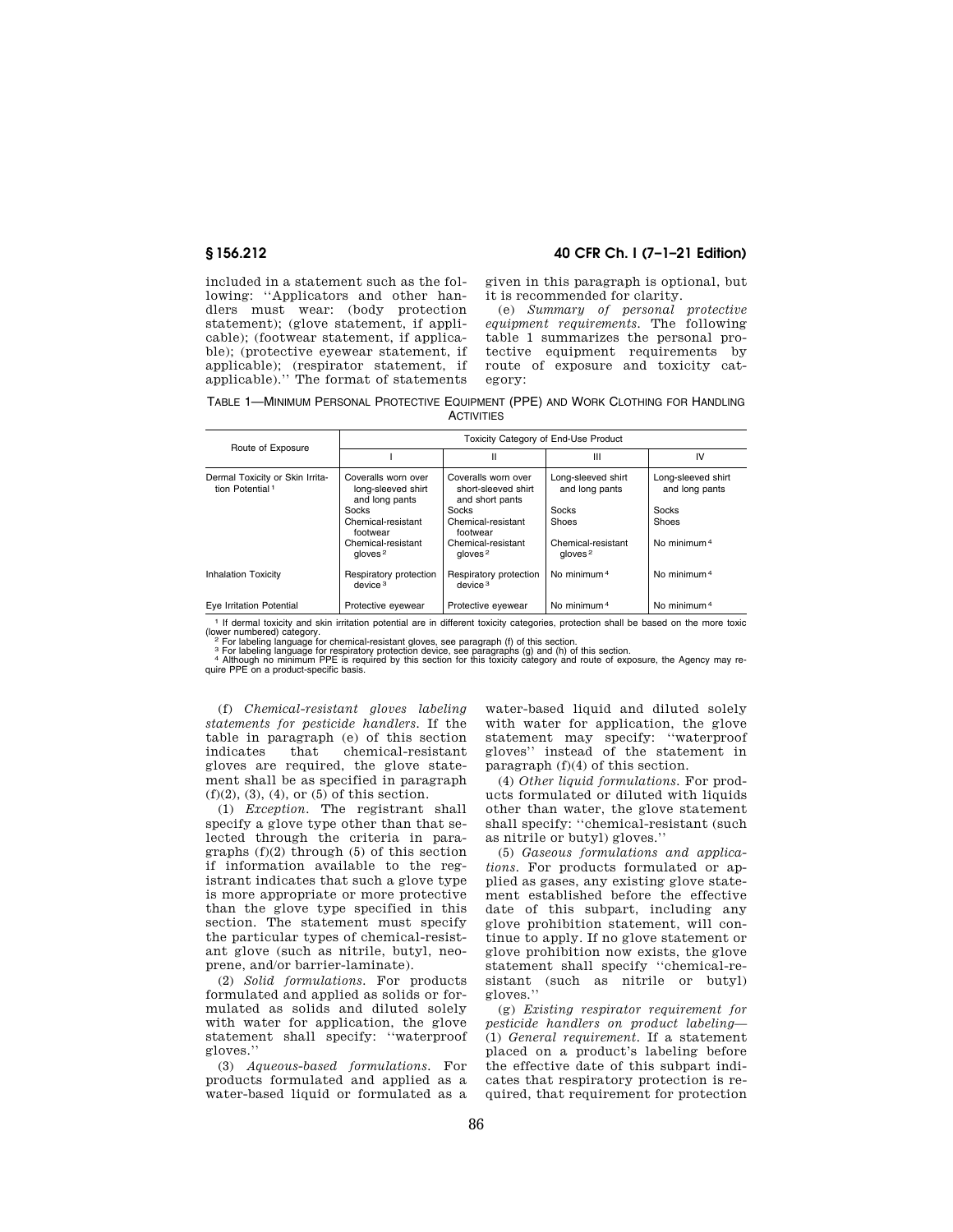shall be retained. The statement must specify, or be amended to specify, one of the following respirator types and the appropriate MSHA/NIOSH approval number prefix:

(i) Dust/mist filtering respirator with MSHA/NIOSH/ approval number prefix TC-21C; or

(ii) Respirator with an organic-vaporremoving cartridge and a prefilter approved for pesticides with MSHA/ NIOSH approval number prefix TC-23C or with a canister approved for pesticides with MSHA/NIOSH approval number prefix TC-14G; or

(iii) Supplied-air respirator with MSHA/NIOSH approval number prefix TC-19C or self-contained breathing apparatus (SCBA) with MSHA/NIOSH approval number TC-13F.

(2) *Respirator type already specified on labeling.* If the existing respiratory protection requirement specifies a respirator type, it shall be retained. The respirator statement must be revised, if necessary, to conform to the wording in paragraph  $(g)(1)$  of this section.

(3) *Respirator type not already specified on labeling.* If the existing respiratory protection requirement on product labeling does not specify a respirator type as listed in paragraph  $(g)(1)$  of this section, the specific respirator type shall be that required in the criteria in paragraphs  $(g)(3)(ii)$  through  $(vi)$  of this section.

(i) *Exception.* The registrant shall specify a different type of respiratory protection device if information, such as vapor pressure value, is available to the registrant to indicate that the type of respiratory protection device selected through the criteria in paragraphs  $(g)(3)(ii)$  through  $(vi)$  of this section would not be adequately protective, or might increase risks to the user unnecessarily.

(ii) *Gases applied outdoors.* For products that are formulated or applied as a gas (space and soil fumigants) and that may be used outdoors, the respiratory protection statement shall be: ''For handling activities outdoors, use either a respirator with an organicvapor-removing cartridge with a prefilter approved for pesticides (MSHA/NIOSH approval number prefix TC-23C), or a canister approved for pesticides (MSHA/NIOSH approval number prefix TC-14G).''

(iii) *Gases used in enclosed areas.* For products that are formulated or applied as a gas (space and soil fumigants) and that may be used in greenhouses or other enclosed areas, the respiratory protection statement shall specify: ''For handling activities in enclosed areas, use either a supplied-air respirator with MSHA/NIOSH approval number prefix TC-19C, or a self-contained breathing apparatus (SCBA) with MSHA/NIOSH approval number TC-13F.''

(iv) *Solids.* For products that are formulated and applied as solids, the respiratory protection statement shall specify: ''dust/mist filtering respirator (MSHA/NIOSH approval number prefix TC-21C).''

(v) *Liquids in toxicity category I.* For products that are formulated or applied as liquids, and, as formulated, have an acute inhalation toxicity (or its surrogate as specified in paragraph (d)(2) of this section) in category I, the respiratory protection statement shall specify: ''either a respirator with an organic-vapor-removing cartridge with a approved for pesticides (MSHA/NIOSH approval number prefix TC-23C), or a canister approved for pesticides (MSHA/NIOSH approval number  $nrefix 14G$ .

(vi) *Liquids in toxicity category II.* For products that are formulated or applied as liquids, and, as formulated, have an acute inhalation toxicity (or its surrogate as specified in paragraph (d)(2) of this section) in category II, the respiratory protection statement shall specify: ''For handling activities during (select uses applicable to the product: airblast, mistblower, pressure greater than 40 p.s.i. with fine droplets, smoke, mist, fog, aerosol or direct overhead) exposures, wear either a respirator with an organic-vapor-removing cartridge with a prefilter approved for pesticides (MSHA/NIOSH approval number prefix TC-23C), or a canister approved for pesticides (MSHA/NIOSH approval number prefix 14G). For all other exposures, wear a dust/mist filtering respirator (MSHA/NIOSH approval number prefix TC-21C).''

(h) *New respirator requirement established for pesticide handlers in this part*—